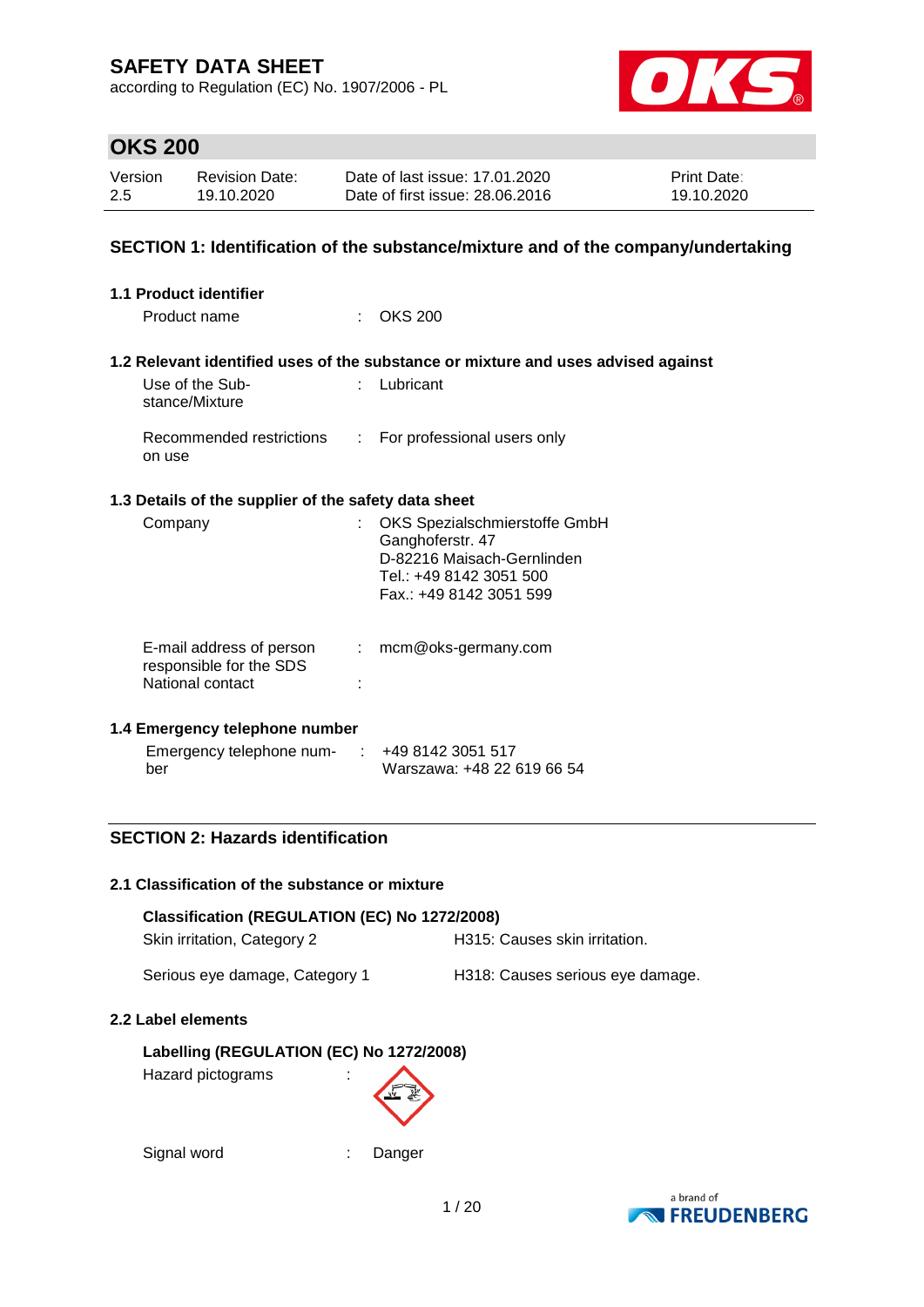according to Regulation (EC) No. 1907/2006 - PL



## **OKS 200**

| Version<br>$2.5^{\circ}$ | <b>Revision Date:</b><br>19.10.2020 | Date of last issue: 17.01.2020<br>Date of first issue: 28.06.2016 |                                                                                                                                                                                                                  | Print Date:<br>19.10.2020 |
|--------------------------|-------------------------------------|-------------------------------------------------------------------|------------------------------------------------------------------------------------------------------------------------------------------------------------------------------------------------------------------|---------------------------|
|                          | <b>Hazard statements</b>            | H315<br>H318                                                      | Causes skin irritation.<br>Causes serious eye damage.                                                                                                                                                            |                           |
| Precautionary statements |                                     | <b>Prevention:</b>                                                |                                                                                                                                                                                                                  |                           |
|                          |                                     | P <sub>264</sub><br>P <sub>280</sub>                              | Wash skin thoroughly after handling.<br>Wear protective gloves/ eye protection/ face<br>protection.                                                                                                              |                           |
|                          |                                     | <b>Response:</b>                                                  |                                                                                                                                                                                                                  |                           |
|                          |                                     | $P302 + P352$                                                     | IF ON SKIN: Wash with plenty of soap and<br>water.                                                                                                                                                               |                           |
|                          |                                     |                                                                   | P305 + P351 + P338 + P310 IF IN EYES: Rinse cautiously<br>with water for several minutes. Remove<br>contact lenses, if present and easy to do.<br>Continue rinsing. Immediately call a<br>POISON CENTER/ doctor. |                           |
|                          |                                     | P332 + P313                                                       | If skin irritation occurs: Get medical advice/<br>attention.                                                                                                                                                     |                           |
|                          |                                     | P362 + P364                                                       | Take off contaminated clothing and wash it<br>before reuse.                                                                                                                                                      |                           |

Hazardous components which must be listed on the label: calcium dihydroxide

#### **2.3 Other hazards**

This substance/mixture contains no components considered to be either persistent, bioaccumulative and toxic (PBT), or very persistent and very bioaccumulative (vPvB) at levels of 0.1% or higher.

#### **SECTION 3: Composition/information on ingredients**

#### **3.2 Mixtures**

| Chemical nature | Molybdenum disulfide      |
|-----------------|---------------------------|
|                 | araphite                  |
|                 | Synthetic hydrocarbon oil |

#### **Components**

| Chemical name       | CAS-No.<br>EC-No.<br>Index-No.<br><b>Registration number</b> | Classification                                          | Concentration<br>limits<br>M-Factor<br><b>Notes</b> | Concentration<br>(% w/w) |
|---------------------|--------------------------------------------------------------|---------------------------------------------------------|-----------------------------------------------------|--------------------------|
| calcium dihydroxide | 1305-62-0<br>215-137-3<br>01-2119475151-45-<br><b>XXXX</b>   | Skin Irrit.2; H315<br>Eye Dam.1; H318<br>STOT SE3; H335 |                                                     | $>= 10 - 20$             |

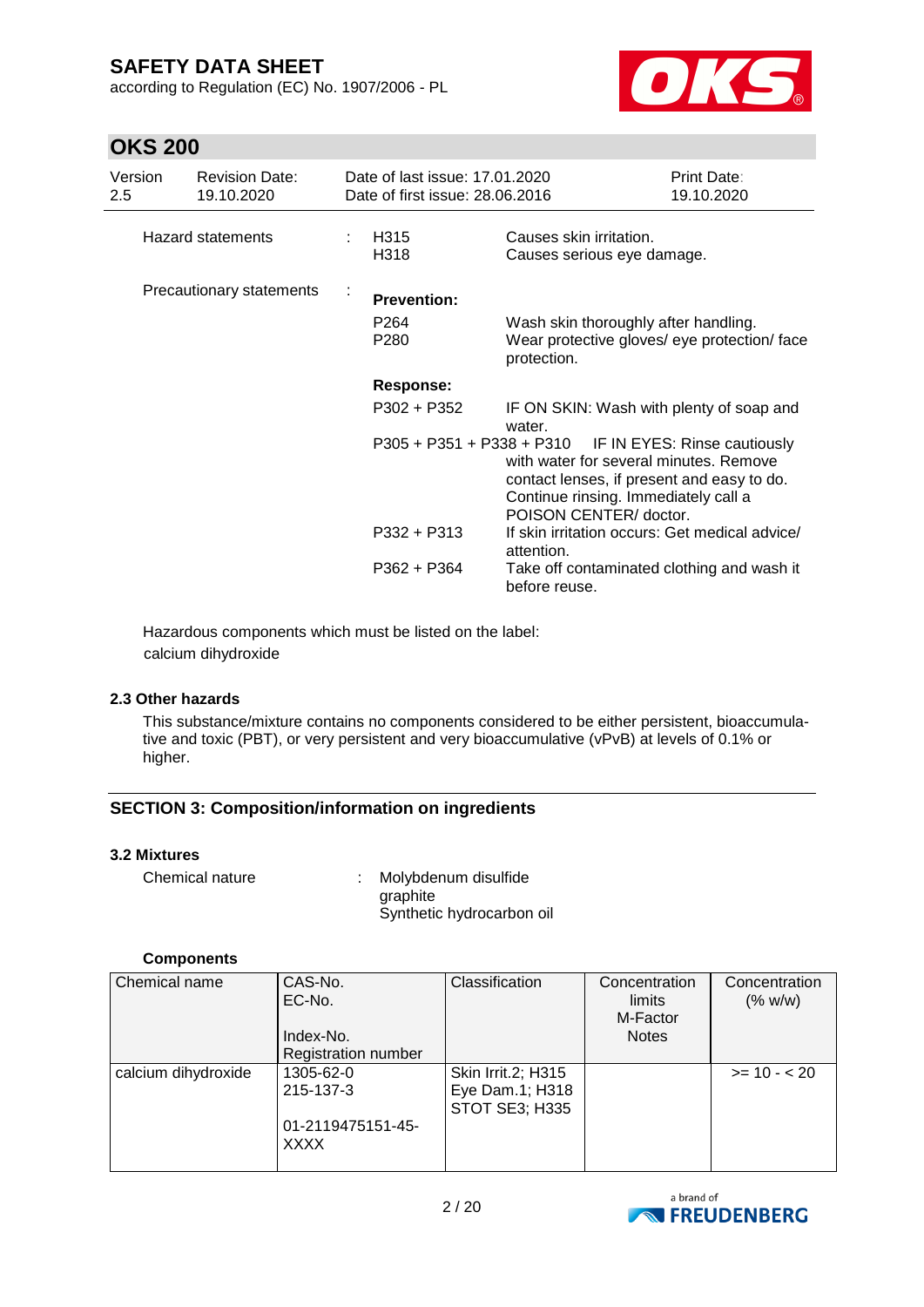according to Regulation (EC) No. 1907/2006 - PL



# **OKS 200**

| Version | <b>Revision Date:</b> | Date of last issue: 17.01.2020  | <b>Print Date:</b> |
|---------|-----------------------|---------------------------------|--------------------|
| 2.5     | 19.10.2020            | Date of first issue: 28,06,2016 | 19.10.2020         |

#### Substances with a workplace exposure limit :

| molybdenum disul-<br>phide | 1317-33-5<br>215-263-9 | Not classified | $>= 10 - 20$  |
|----------------------------|------------------------|----------------|---------------|
| Graphite                   | 7782-42-5<br>231-955-3 | Not classified | $>= 1 - < 10$ |

For explanation of abbreviations see section 16.

### **SECTION 4: First aid measures**

#### **4.1 Description of first aid measures**

| If inhaled              | Remove person to fresh air. If signs/symptoms continue, get<br>medical attention.<br>Keep patient warm and at rest.<br>If unconscious, place in recovery position and seek medical<br>advice.<br>Keep respiratory tract clear.<br>If breathing is irregular or stopped, administer artificial respira-<br>tion. |
|-------------------------|-----------------------------------------------------------------------------------------------------------------------------------------------------------------------------------------------------------------------------------------------------------------------------------------------------------------|
| In case of skin contact | Take off all contaminated clothing immediately.<br>Wash off immediately with soap and plenty of water.<br>Get medical attention immediately if irritation develops and<br>persists.<br>Wash clothing before reuse.<br>Thoroughly clean shoes before reuse.                                                      |
| In case of eye contact  | Rinse immediately with plenty of water, also under the eyelids,<br>for at least 10 minutes.<br>Get medical attention immediately.                                                                                                                                                                               |
| If swallowed            | Move the victim to fresh air.<br>If unconscious, place in recovery position and seek medical<br>advice.<br>Keep respiratory tract clear.<br>Do not induce vomiting without medical advice.<br>Never give anything by mouth to an unconscious person.                                                            |
|                         | 4.2 Most important symptoms and effects, both acute and delayed                                                                                                                                                                                                                                                 |
| Symptoms                | Skin contact may provoke the following symptoms:<br>Erythema                                                                                                                                                                                                                                                    |

Risks : Causes skin irritation.

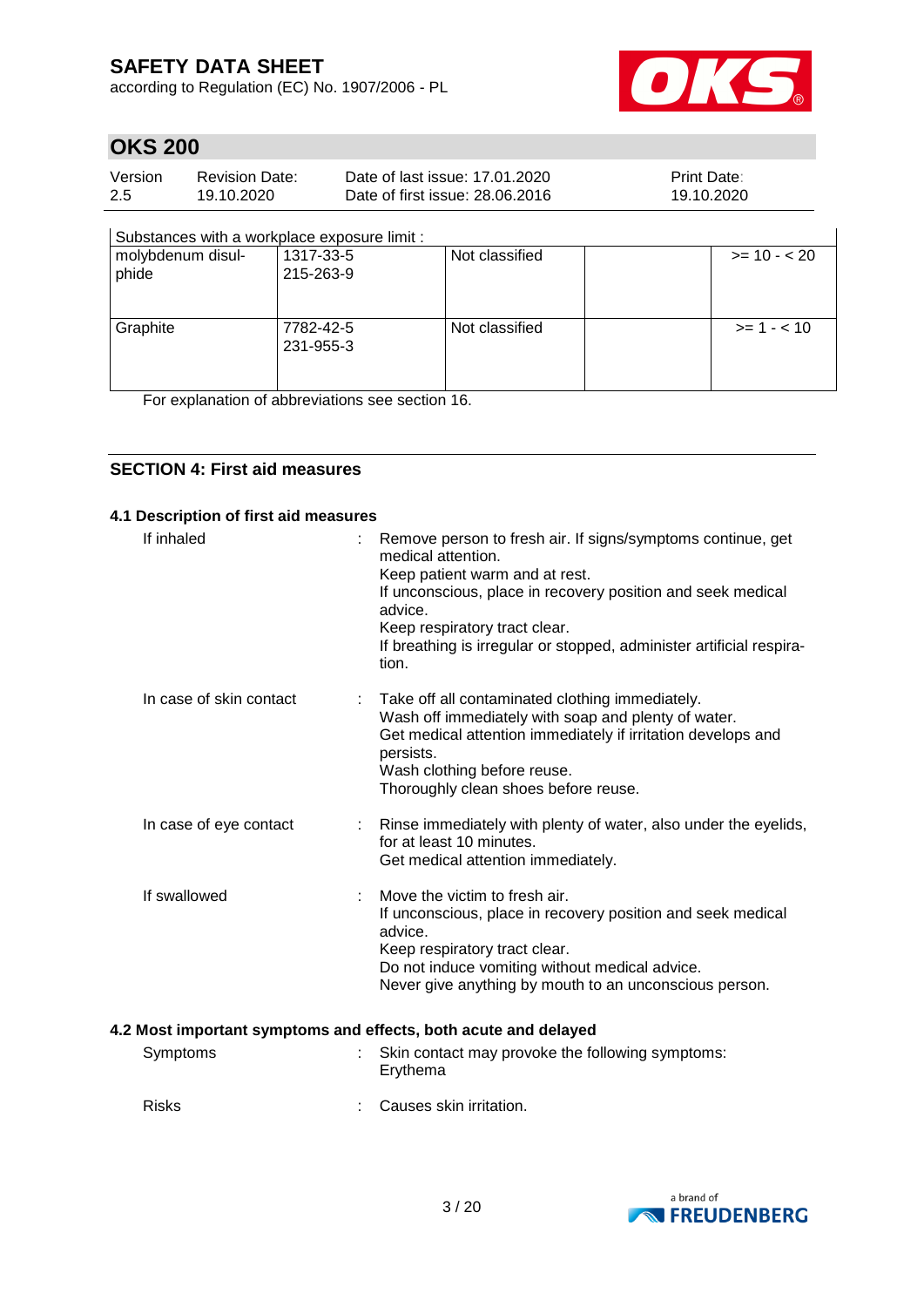according to Regulation (EC) No. 1907/2006 - PL



## **OKS 200**

| Version | Revision Date: | Date of last issue: 17.01.2020  | <b>Print Date:</b> |
|---------|----------------|---------------------------------|--------------------|
| 2.5     | 19.10.2020     | Date of first issue: 28,06,2016 | 19.10.2020         |

#### **4.3 Indication of any immediate medical attention and special treatment needed**

Treatment : Treat symptomatically.

### **SECTION 5: Firefighting measures**

#### **5.1 Extinguishing media**

| Suitable extinguishing media      | Use water spray, alcohol-resistant foam, dry chemical or car-<br>bon dioxide. |
|-----------------------------------|-------------------------------------------------------------------------------|
| Unsuitable extinguishing<br>media | : High volume water jet                                                       |

#### **5.2 Special hazards arising from the substance or mixture**

| Specific hazards during fire- | $\therefore$ Fire may cause evolution of: |
|-------------------------------|-------------------------------------------|
| fighting                      | Carbon oxides                             |
|                               | Metal oxides                              |
|                               | Nitrogen oxides (NOx)                     |
|                               | Oxides of phosphorus                      |
|                               | Sulphur oxides                            |
|                               |                                           |

#### **5.3 Advice for firefighters**

| Special protective equipment :<br>for firefighters | In the event of fire, wear self-contained breathing apparatus.<br>Use personal protective equipment. Exposure to decomposi-<br>tion products may be a hazard to health. |
|----------------------------------------------------|-------------------------------------------------------------------------------------------------------------------------------------------------------------------------|
| Further information                                | Standard procedure for chemical fires.                                                                                                                                  |

### **SECTION 6: Accidental release measures**

#### **6.1 Personal precautions, protective equipment and emergency procedures**

| Personal precautions                 | : Evacuate personnel to safe areas.<br>Use the indicated respiratory protection if the occupational<br>exposure limit is exceeded and/or in case of product release<br>(dust).<br>Do not breathe vapours, aerosols.<br>Refer to protective measures listed in sections 7 and 8. |
|--------------------------------------|---------------------------------------------------------------------------------------------------------------------------------------------------------------------------------------------------------------------------------------------------------------------------------|
| <b>6.2 Environmental precautions</b> |                                                                                                                                                                                                                                                                                 |

Environmental precautions : Try to prevent the material from entering drains or water courses. Local authorities should be advised if significant spillages cannot be contained.

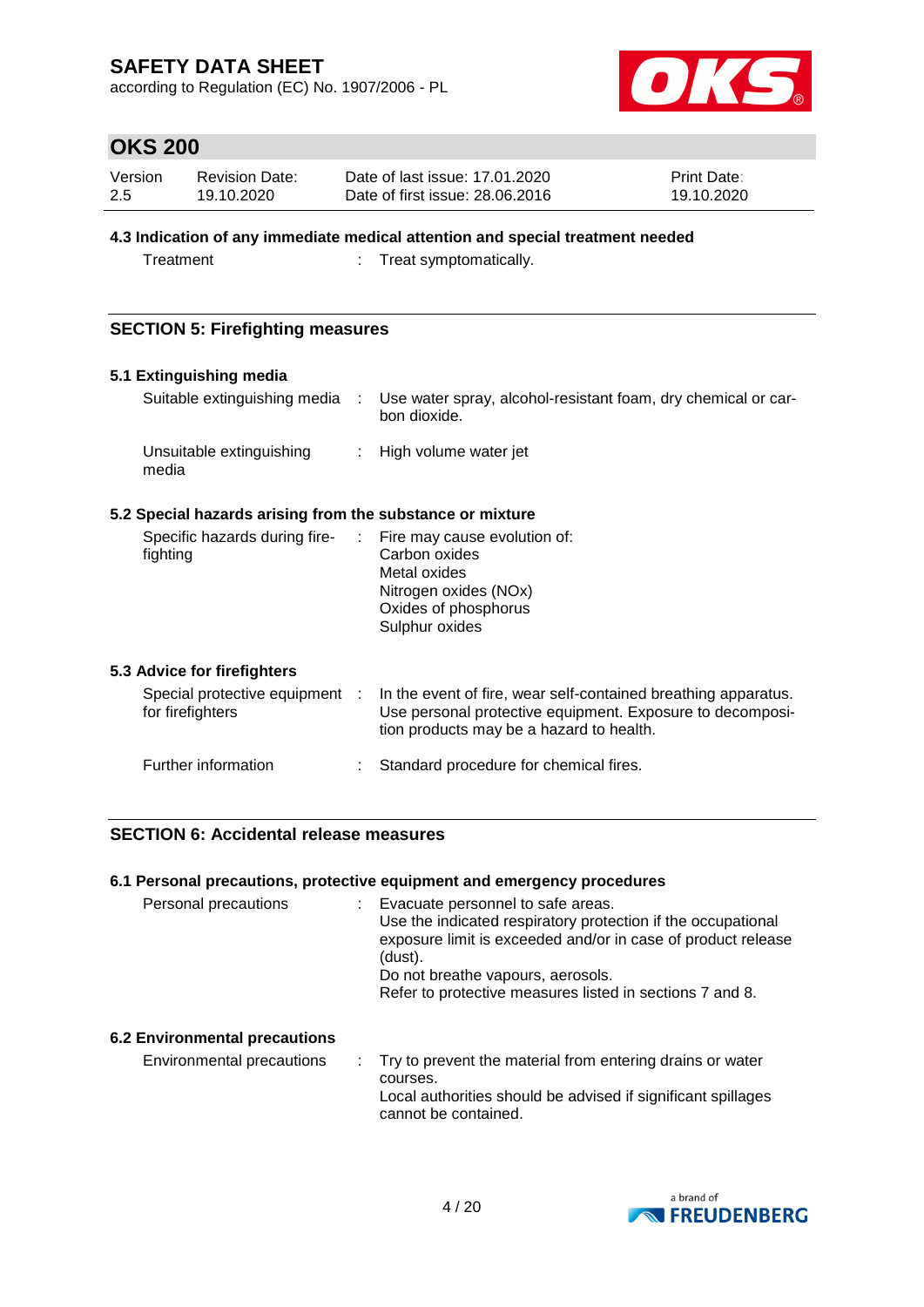according to Regulation (EC) No. 1907/2006 - PL



## **OKS 200**

| Version | <b>Revision Date:</b> | Date of last issue: 17.01.2020  | <b>Print Date:</b> |
|---------|-----------------------|---------------------------------|--------------------|
| 2.5     | 19.10.2020            | Date of first issue: 28,06,2016 | 19.10.2020         |

#### **6.3 Methods and material for containment and cleaning up**

Methods for cleaning up : Clean up promptly by sweeping or vacuum. Keep in suitable, closed containers for disposal.

### **6.4 Reference to other sections**

For personal protection see section 8.

#### **SECTION 7: Handling and storage**

#### **7.1 Precautions for safe handling**

| Advice on safe handling                          |    | Avoid contact with skin and eyes.<br>For personal protection see section 8.                                                     |
|--------------------------------------------------|----|---------------------------------------------------------------------------------------------------------------------------------|
|                                                  |    | Smoking, eating and drinking should be prohibited in the ap-<br>plication area.                                                 |
|                                                  |    | Wash hands and face before breaks and immediately after                                                                         |
|                                                  |    | handling the product.                                                                                                           |
|                                                  |    | Do not get in eyes or mouth or on skin.                                                                                         |
|                                                  |    | Do not get on skin or clothing.                                                                                                 |
|                                                  |    | Do not ingest.                                                                                                                  |
|                                                  |    | Do not repack.                                                                                                                  |
|                                                  |    | These safety instructions also apply to empty packaging which<br>may still contain product residues.                            |
|                                                  |    | Keep container closed when not in use.                                                                                          |
| Hygiene measures                                 |    | Wash face, hands and any exposed skin thoroughly after<br>handling.                                                             |
|                                                  |    | 7.2 Conditions for safe storage, including any incompatibilities                                                                |
|                                                  |    |                                                                                                                                 |
| Requirements for storage<br>arone and containere | t. | Store in original container. Keep container closed when not in<br>use Keep in a dry, cool and well-ventilated place. Containers |

### areas and containers use. Keep in a dry, cool and well-ventilated place. Containers which are opened must be carefully resealed and kept upright to prevent leakage. Store in accordance with the particular national regulations. Keep in properly labelled containers.

#### **7.3 Specific end use(s)**

Specific use(s) : Specific instructions for handling, not required.

### **SECTION 8: Exposure controls/personal protection**

#### **8.1 Control parameters**

#### **Occupational Exposure Limits**

| Components               | CAS-No.   | Value type (Form<br>of exposure) | Control parameters | <b>Basis</b>             |
|--------------------------|-----------|----------------------------------|--------------------|--------------------------|
| calcium dihydrox-<br>ide | 1305-62-0 | NDS (inhalable<br>fraction)      | $2 \text{ mg/m}$ 3 | PL OEL<br>$(2018-07-07)$ |

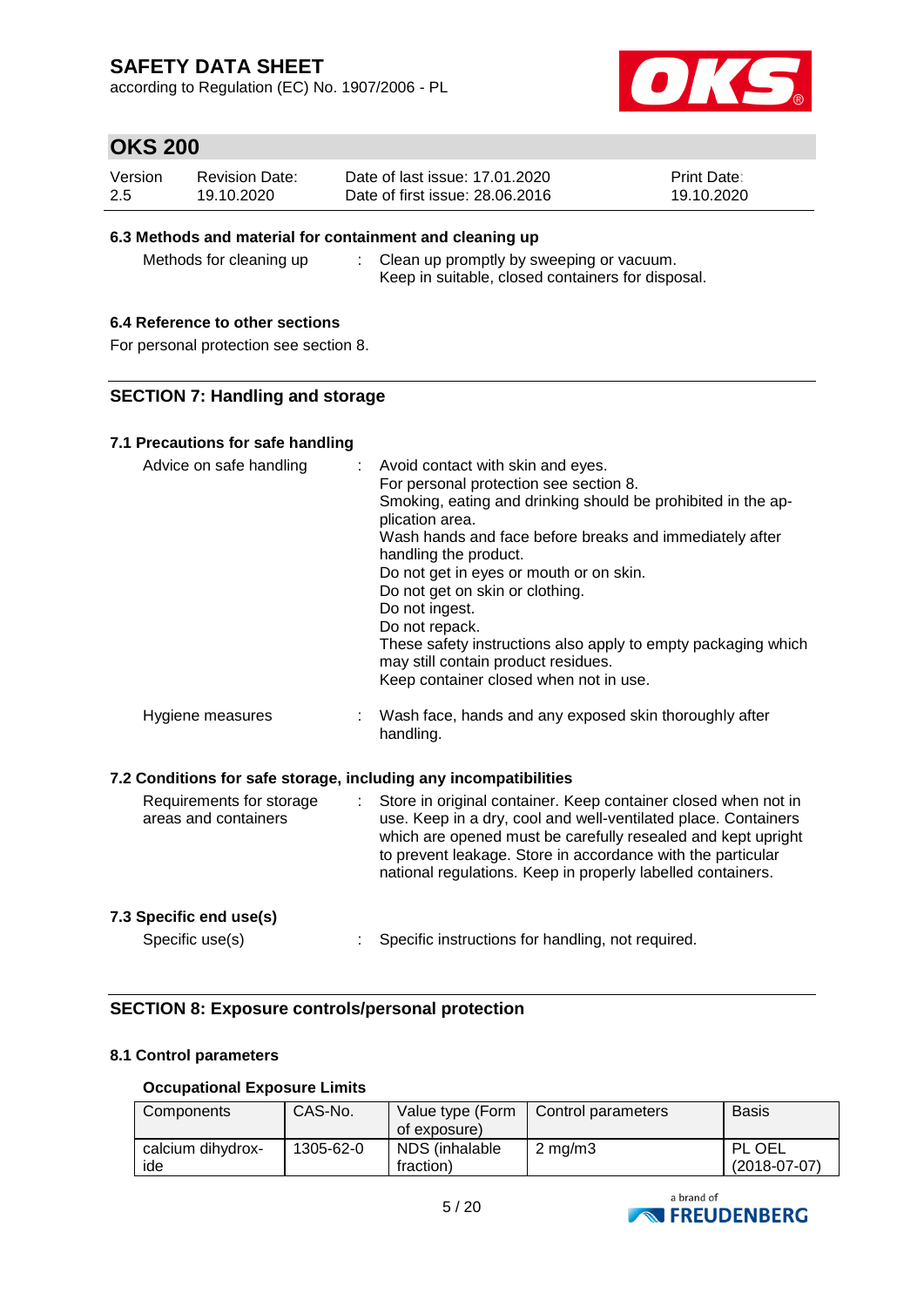according to Regulation (EC) No. 1907/2006 - PL



# **OKS 200**

| Version | Revision Date: | Date of last issue: 17,01,2020  | <b>Print Date:</b> |
|---------|----------------|---------------------------------|--------------------|
| 2.5     | 19.10.2020     | Date of first issue: 28,06,2016 | 19.10.2020         |

|                            |            | NDS (respirable<br>fraction)        | 1 $mg/m3$                     | PL OEL<br>(2018-07-07)            |
|----------------------------|------------|-------------------------------------|-------------------------------|-----------------------------------|
|                            |            | NDSch (inhalable<br>fraction)       | $6$ mg/m $3$                  | PL OEL<br>$(2018-07-07)$          |
|                            |            | NDSch (respira-<br>ble fraction)    | $4$ mg/m $3$                  | PL OEL<br>$(2018-07-07)$          |
|                            |            | <b>TWA (Respirable</b><br>fraction) | 1 $mg/m3$                     | 2017/164/EU<br>$(2017 - 02 - 01)$ |
| Further information        | Indicative |                                     |                               |                                   |
|                            |            | STEL (Respira-<br>ble fraction)     | $4$ mg/m $3$                  | 2017/164/EU<br>$(2017 - 02 - 01)$ |
| Further information        | Indicative |                                     |                               |                                   |
| molybdenum di-<br>sulphide | 1317-33-5  | <b>NDS</b>                          | $4$ mg/m $3$<br>(Molybdenum)  | PL OEL<br>$(2018-07-07)$          |
|                            |            | <b>NDSch</b>                        | $10$ mg/m $3$<br>(Molybdenum) | PL OEL<br>$(2018-07-07)$          |
| Graphite                   | 7782-42-5  | NDS (inhalable<br>fraction)         | $4$ mg/m $3$                  | PL OEL<br>$(2018-07-07)$          |
|                            |            | NDS (respirable<br>fraction)        | 1 $mg/m3$                     | PL OEL<br>$(2018-07-07)$          |

#### **Derived No Effect Level (DNEL) according to Regulation (EC) No. 1907/2006:**

| Substance name                                             | End Use | Exposure routes | Potential health ef-<br>fects | Value                 |
|------------------------------------------------------------|---------|-----------------|-------------------------------|-----------------------|
| Benzene, mono-C10-<br>13-alkyl derivs., distn.<br>residues | Workers | Inhalation      | Long-term systemic<br>effects | $3,2$ mg/m $3$        |
|                                                            | Workers | Skin contact    | Long-term systemic<br>effects | $4,3$ mg/kg<br>bw/day |
| calcium dihydroxide                                        | Workers | Inhalation      | Long-term local ef-<br>fects  | 1 $mg/m3$             |
|                                                            | Workers | Inhalation      | Acute local effects           | $4$ mg/m $3$          |
| Graphite                                                   | Workers | Inhalation      | Long-term local ef-<br>fects  | $1,2$ mg/m $3$        |

#### **Predicted No Effect Concentration (PNEC) according to Regulation (EC) No. 1907/2006:**

| Substance name             | <b>Environmental Compartment</b>          | Value               |
|----------------------------|-------------------------------------------|---------------------|
| Benzene, mono-C10-13-alkyl | Fresh water                               | $0,001$ mg/l        |
| derivs., distn. residues   |                                           |                     |
|                            | Intermittent use/release                  | $0,001$ mg/l        |
|                            | Marine water                              | $0$ mg/l            |
|                            | Microbiological Activity in Sewage Treat- | $2$ mg/l            |
|                            | ment Systems                              |                     |
|                            | Fresh water sediment                      | $1,65$ mg/kg        |
|                            | Marine sediment                           | $0,165$ mg/kg       |
|                            | Soil                                      | 0,329 mg/kg         |
| calcium dihydroxide        | Fresh water                               | $0,49$ mg/l         |
|                            | Marine water                              | $0,32 \text{ mg/l}$ |
|                            | Intermittent use/release                  | $0,49$ mg/l         |
|                            | Microbiological Activity in Sewage Treat- | $3$ mg/l            |
|                            | ment Systems                              |                     |
|                            | Soil                                      | 1080 mg/kg          |

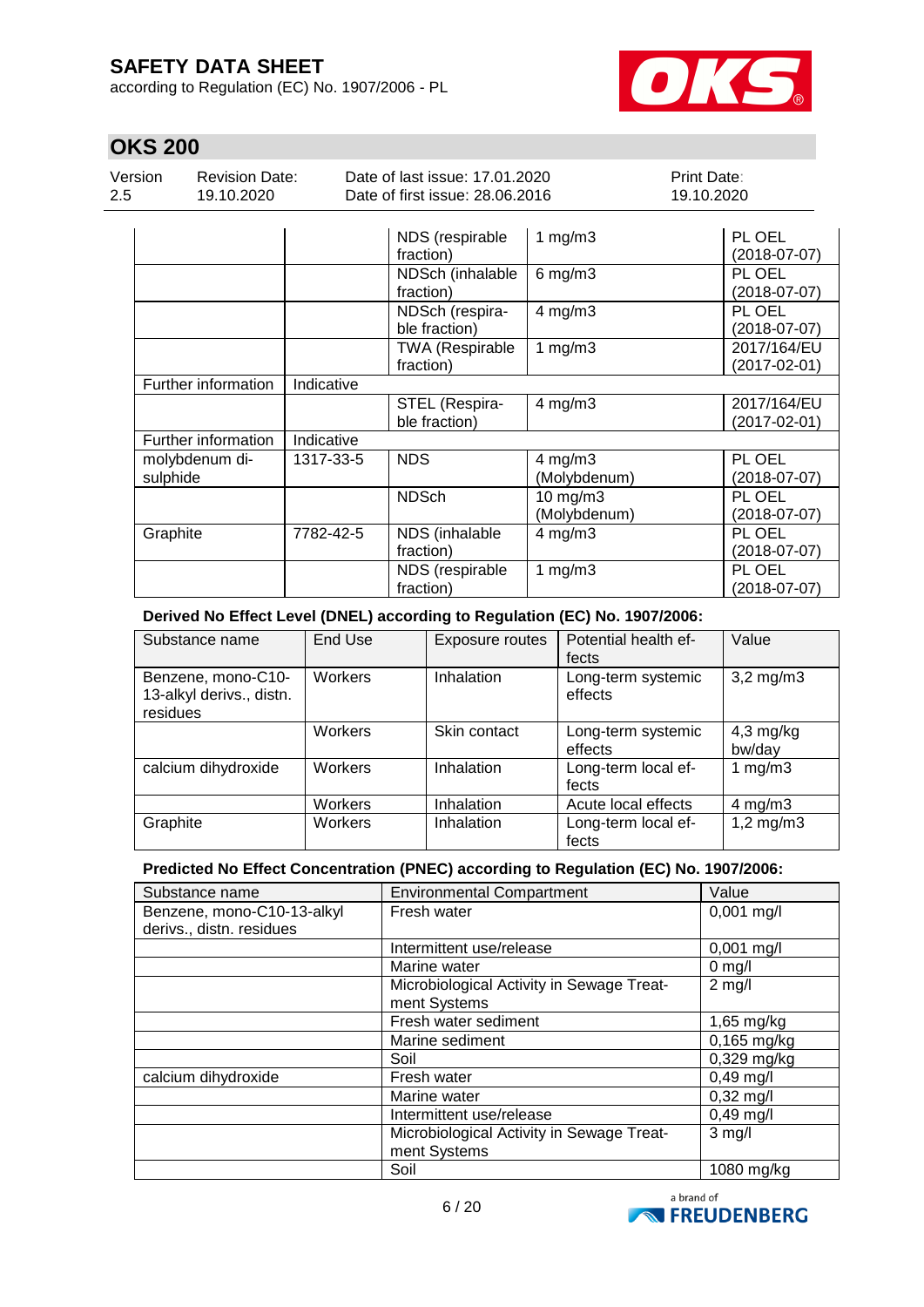according to Regulation (EC) No. 1907/2006 - PL



## **OKS 200**

| Version<br>2.5 | <b>Revision Date:</b><br>19.10.2020                                   | Date of last issue: 17.01.2020<br>Date of first issue: 28,06,2016                                                                                                                                                                                                                                                                           | Print Date:<br>19.10.2020 |
|----------------|-----------------------------------------------------------------------|---------------------------------------------------------------------------------------------------------------------------------------------------------------------------------------------------------------------------------------------------------------------------------------------------------------------------------------------|---------------------------|
|                | 8.2 Exposure controls                                                 |                                                                                                                                                                                                                                                                                                                                             |                           |
| none           | <b>Engineering measures</b>                                           |                                                                                                                                                                                                                                                                                                                                             |                           |
|                | Personal protective equipment                                         |                                                                                                                                                                                                                                                                                                                                             |                           |
|                | Eye protection                                                        | Tightly fitting safety goggles                                                                                                                                                                                                                                                                                                              |                           |
|                | Hand protection<br>Material<br>Break through time<br>Protective index | Nitrile rubber<br>$> 10$ min<br>Class 1                                                                                                                                                                                                                                                                                                     |                           |
|                | Remarks                                                               | Wear protective gloves. The break through time depends<br>amongst other things on the material, the thickness and the<br>type of glove and therefore has to be measured for each<br>case.<br>The selected protective gloves have to satisfy the specifica-<br>tions of Regulation (EU) 2016/425 and the standard EN 374<br>derived from it. |                           |
|                | Respiratory protection                                                | Not required; except in case of aerosol formation.                                                                                                                                                                                                                                                                                          |                           |
|                | Filter type                                                           | Filter type P                                                                                                                                                                                                                                                                                                                               |                           |
|                | Protective measures                                                   | The type of protective equipment must be selected according<br>to the concentration and amount of the dangerous substance<br>at the specific workplace.<br>Choose body protection in relation to its type, to the concen-<br>tration and amount of dangerous substances, and to the spe-<br>cific work-place.                               |                           |

### **SECTION 9: Physical and chemical properties**

#### **9.1 Information on basic physical and chemical properties**

| Appearance          | paste             |
|---------------------|-------------------|
| Colour              | black             |
| Odour               | hydrocarbon-like  |
| Odour Threshold     | No data available |
|                     |                   |
| рH                  | Not applicable    |
| Melting point/range | No data available |

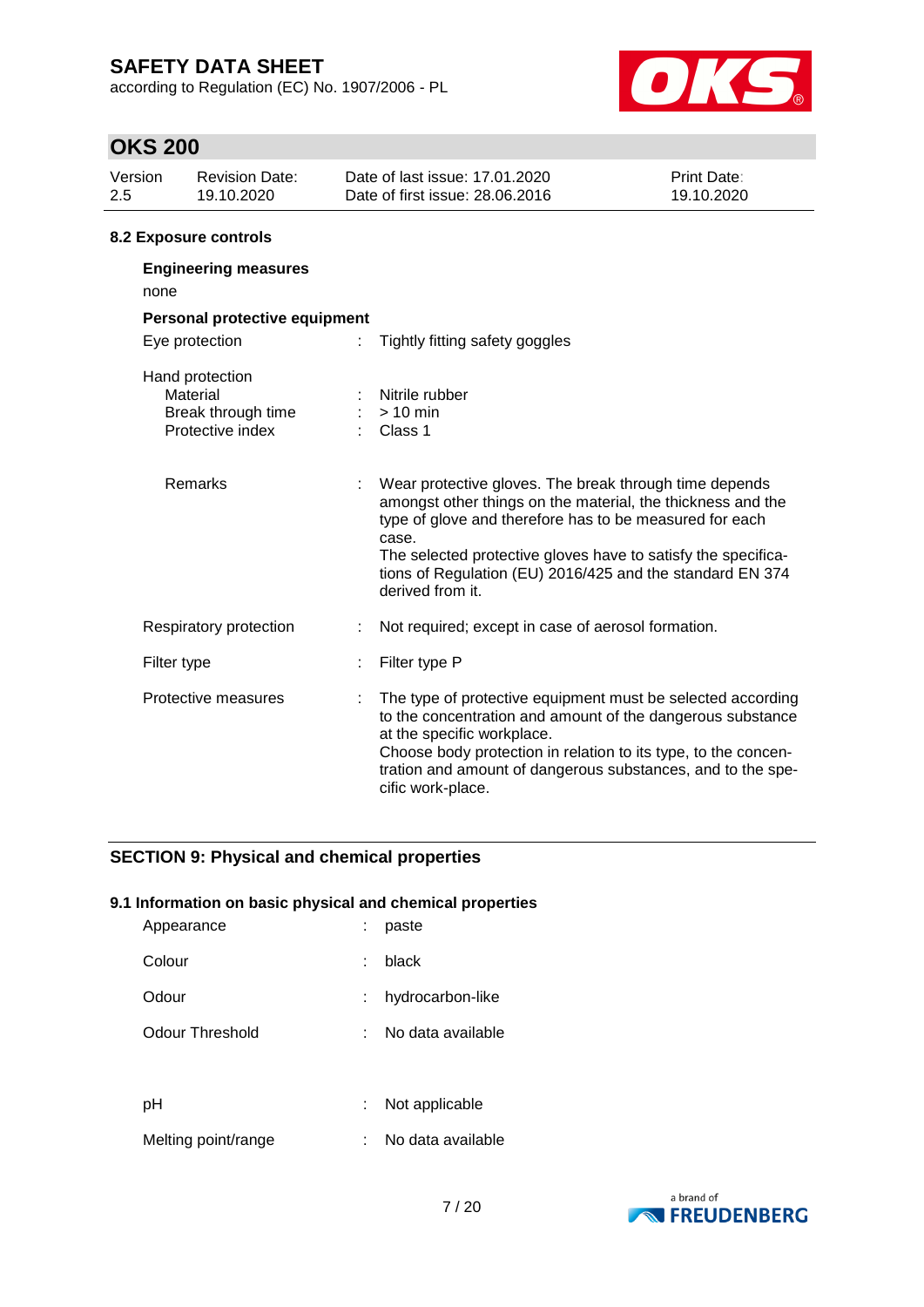according to Regulation (EC) No. 1907/2006 - PL



## **OKS 200**

| Version<br><b>Revision Date:</b><br>2.5<br>19.10.2020 |                                                                |                                                     |    | Date of last issue: 17.01.2020<br>Date of first issue: 28.06.2016       | <b>Print Date:</b><br>19.10.2020 |
|-------------------------------------------------------|----------------------------------------------------------------|-----------------------------------------------------|----|-------------------------------------------------------------------------|----------------------------------|
|                                                       | Boiling point/boiling range<br>Flash point<br>Evaporation rate |                                                     |    | No data available                                                       |                                  |
|                                                       |                                                                |                                                     |    | Not applicable                                                          |                                  |
|                                                       |                                                                |                                                     |    | No data available                                                       |                                  |
|                                                       |                                                                | Flammability (solid, gas)                           |    | <b>Combustible Solids</b>                                               |                                  |
|                                                       |                                                                | Upper explosion limit / Upper<br>flammability limit |    | No data available                                                       |                                  |
|                                                       |                                                                | Lower explosion limit / Lower<br>flammability limit | ÷  | No data available                                                       |                                  |
|                                                       |                                                                | Vapour pressure                                     |    | < 0,001 hPa (20 °C)                                                     |                                  |
|                                                       |                                                                | Relative vapour density                             |    | No data available                                                       |                                  |
|                                                       |                                                                | Relative density                                    | ÷. | 1,25 $(20 °C)$<br>Reference substance: Water<br>The value is calculated |                                  |
|                                                       | Density                                                        |                                                     |    | 1,25 g/cm3<br>(20 °C)                                                   |                                  |
|                                                       | <b>Bulk density</b>                                            |                                                     |    | No data available                                                       |                                  |
|                                                       | Solubility(ies)                                                | Water solubility                                    |    | insoluble                                                               |                                  |
|                                                       |                                                                | Solubility in other solvents                        | ÷  | No data available                                                       |                                  |
|                                                       | octanol/water                                                  | Partition coefficient: n-                           |    | No data available                                                       |                                  |
|                                                       |                                                                | Auto-ignition temperature                           |    | No data available                                                       |                                  |
|                                                       |                                                                | Decomposition temperature                           |    | No data available                                                       |                                  |
|                                                       | Viscosity                                                      | Viscosity, dynamic                                  |    | No data available                                                       |                                  |
|                                                       |                                                                | Viscosity, kinematic                                | ÷  | Not applicable                                                          |                                  |
|                                                       |                                                                | <b>Explosive properties</b>                         |    | Not explosive                                                           |                                  |
|                                                       | Oxidizing properties                                           |                                                     |    | No data available                                                       |                                  |
|                                                       |                                                                | 9.2 Other information                               |    |                                                                         |                                  |
|                                                       | Sublimation point                                              |                                                     |    | No data available                                                       |                                  |
|                                                       | Metal corrosion rate                                           |                                                     |    | Not corrosive to metals                                                 |                                  |

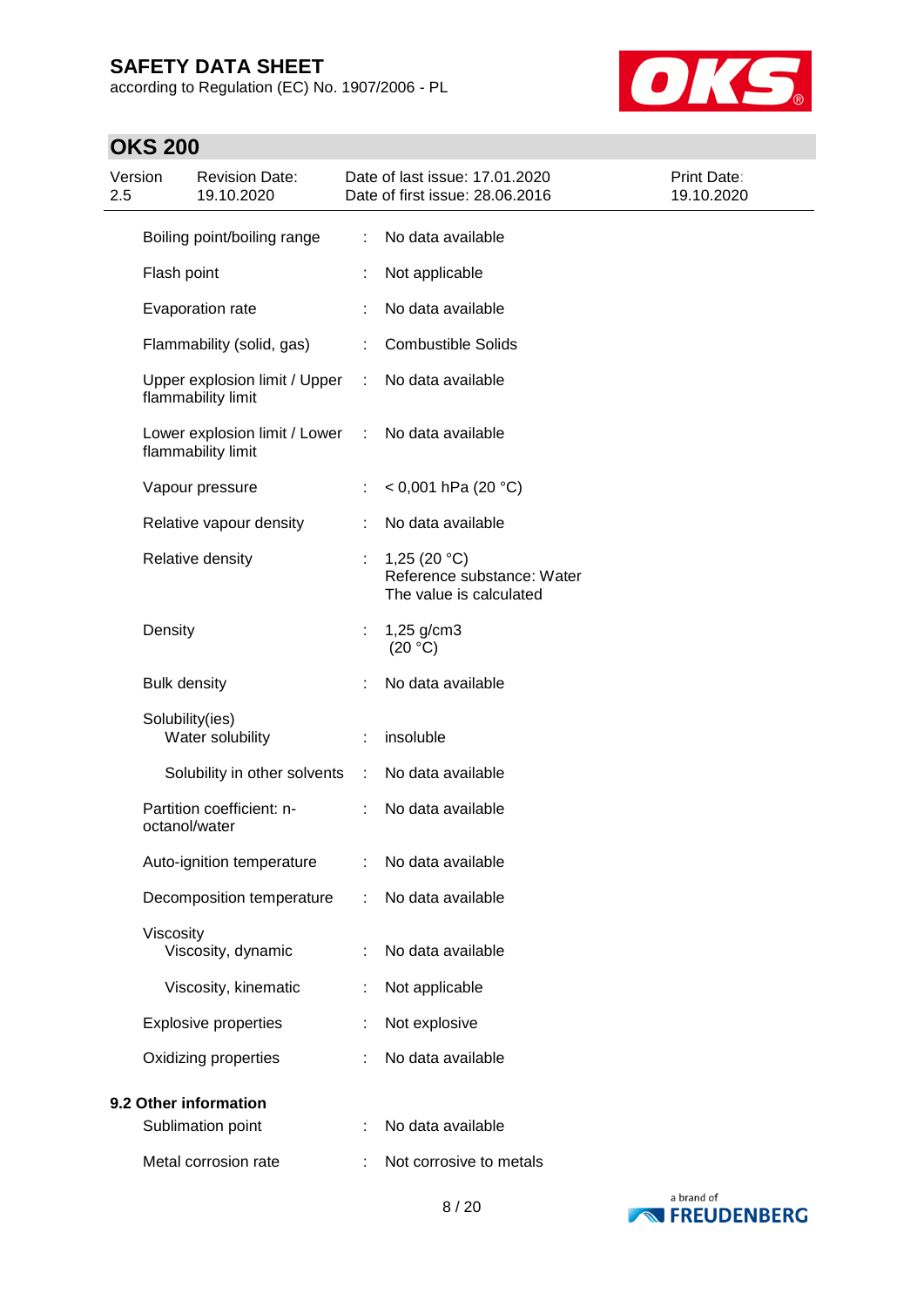according to Regulation (EC) No. 1907/2006 - PL



# **OKS 200**

| Version<br>2.5  | <b>Revision Date:</b><br>19.10.2020         | Date of last issue: 17.01.2020<br>Date of first issue: 28.06.2016 | Print Date:<br>19.10.2020 |
|-----------------|---------------------------------------------|-------------------------------------------------------------------|---------------------------|
|                 | Self-ignition                               | not auto-flammable                                                |                           |
|                 | <b>SECTION 10: Stability and reactivity</b> |                                                                   |                           |
| 10.1 Reactivity |                                             |                                                                   |                           |
|                 | No hazards to be specially mentioned.       |                                                                   |                           |
|                 | <b>10.2 Chemical stability</b>              |                                                                   |                           |
|                 | Stable under normal conditions.             |                                                                   |                           |
|                 | 10.3 Possibility of hazardous reactions     |                                                                   |                           |
|                 | Hazardous reactions                         | No dangerous reaction known under conditions of normal use.       |                           |
|                 | 10.4 Conditions to avoid                    |                                                                   |                           |
|                 | Conditions to avoid                         | No conditions to be specially mentioned.                          |                           |
|                 |                                             |                                                                   |                           |

### **10.5 Incompatible materials**

| Materials to avoid |  | No materials to be especially mentioned. |
|--------------------|--|------------------------------------------|
|--------------------|--|------------------------------------------|

#### **10.6 Hazardous decomposition products**

No decomposition if stored and applied as directed.

### **SECTION 11: Toxicological information**

#### **11.1 Information on toxicological effects**

| <b>Acute toxicity</b>                  |                                                                                                                                                              |
|----------------------------------------|--------------------------------------------------------------------------------------------------------------------------------------------------------------|
| <b>Product:</b><br>Acute oral toxicity | : Remarks: This information is not available.                                                                                                                |
| Acute dermal toxicity                  | Symptoms: Redness, Local irritation                                                                                                                          |
| <b>Components:</b>                     |                                                                                                                                                              |
| calcium dihydroxide:                   |                                                                                                                                                              |
| Acute oral toxicity                    | : LD50 (Rat, female): $>$ 2.000 mg/kg<br>Method: OECD Test Guideline 425<br>GLP: yes<br>Assessment: The substance or mixture has no acute oral tox-<br>icity |
| Acute inhalation toxicity<br>t.        | LC50 (Rat, male and female): $> 6,04$ mg/l<br>Exposure time: 4 h<br>Test atmosphere: dust/mist                                                               |

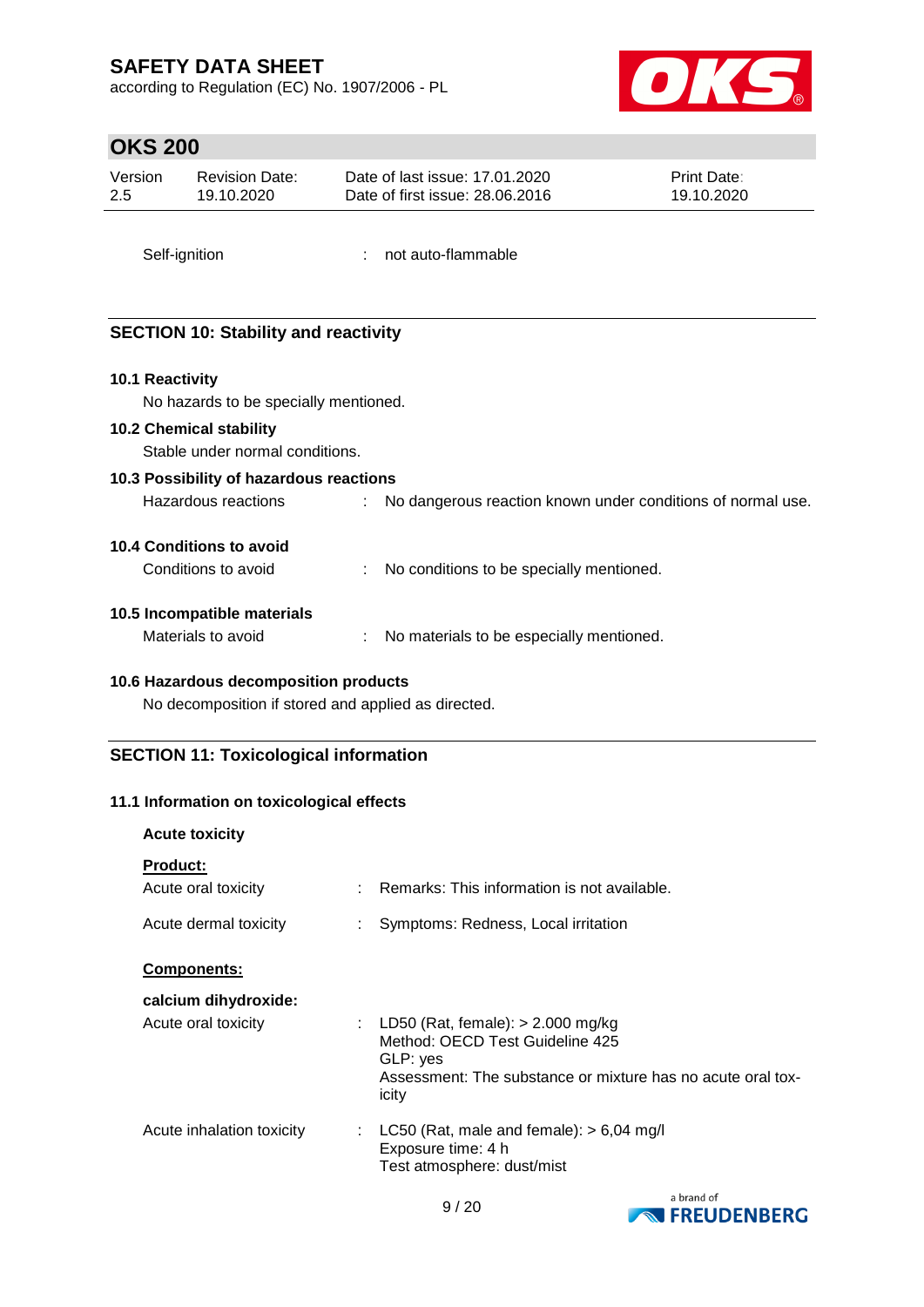according to Regulation (EC) No. 1907/2006 - PL



| <b>OKS 200</b>       |                                     |    |                                                                                                                                                              |                                  |  |  |
|----------------------|-------------------------------------|----|--------------------------------------------------------------------------------------------------------------------------------------------------------------|----------------------------------|--|--|
| Version<br>2.5       | <b>Revision Date:</b><br>19.10.2020 |    | Date of last issue: 17.01.2020<br>Date of first issue: 28.06.2016                                                                                            | <b>Print Date:</b><br>19.10.2020 |  |  |
|                      | Acute dermal toxicity               |    | Method: OECD Test Guideline 436<br>GLP: yes                                                                                                                  |                                  |  |  |
|                      |                                     |    | : LD50 (Rabbit, male and female): $> 2.500$ mg/kg<br>Method: OECD Test Guideline 402<br>Assessment: The substance or mixture has no acute dermal<br>toxicity |                                  |  |  |
|                      | molybdenum disulphide:              |    |                                                                                                                                                              |                                  |  |  |
|                      | Acute oral toxicity                 | t. | LD50 (Rat): $>$ 5.000 mg/kg                                                                                                                                  |                                  |  |  |
|                      | Acute dermal toxicity               | ÷. | LD50 (Rat): > 16.000 mg/kg                                                                                                                                   |                                  |  |  |
| Graphite:            |                                     |    |                                                                                                                                                              |                                  |  |  |
|                      | Acute oral toxicity                 |    | : LD50 (Rat): $> 2.000$ mg/kg<br>Method: OECD Test Guideline 401<br>Assessment: The substance or mixture has no acute oral tox-<br>icity                     |                                  |  |  |
|                      | Acute inhalation toxicity           | ÷. | LC50:                                                                                                                                                        |                                  |  |  |
|                      | <b>Skin corrosion/irritation</b>    |    |                                                                                                                                                              |                                  |  |  |
| Product:             |                                     |    |                                                                                                                                                              |                                  |  |  |
|                      | <b>Remarks</b>                      |    | Irritating to skin.                                                                                                                                          |                                  |  |  |
|                      | Components:                         |    |                                                                                                                                                              |                                  |  |  |
|                      | calcium dihydroxide:                |    |                                                                                                                                                              |                                  |  |  |
| Species              |                                     |    | human skin                                                                                                                                                   |                                  |  |  |
|                      | Assessment                          |    | Irritating to skin.                                                                                                                                          |                                  |  |  |
| Method               |                                     |    | <b>OECD Test Guideline 431</b>                                                                                                                               |                                  |  |  |
| Result<br><b>GLP</b> |                                     |    | Irritating to skin.<br>yes                                                                                                                                   |                                  |  |  |
| Species              |                                     |    | Rabbit                                                                                                                                                       |                                  |  |  |
|                      | Assessment                          |    | Irritating to skin.                                                                                                                                          |                                  |  |  |
| Method               |                                     |    | <b>OECD Test Guideline 404</b>                                                                                                                               |                                  |  |  |
|                      | Result                              |    | Irritating to skin.                                                                                                                                          |                                  |  |  |
| <b>GLP</b>           |                                     |    | yes                                                                                                                                                          |                                  |  |  |
|                      | molybdenum disulphide:              |    |                                                                                                                                                              |                                  |  |  |
|                      | Assessment                          |    | No skin irritation                                                                                                                                           |                                  |  |  |
| Result               |                                     |    | No skin irritation                                                                                                                                           |                                  |  |  |
|                      | Serious eye damage/eye irritation   |    |                                                                                                                                                              |                                  |  |  |
| Product:             |                                     |    |                                                                                                                                                              |                                  |  |  |
| Remarks              |                                     |    | Risk of serious damage to eyes.                                                                                                                              |                                  |  |  |

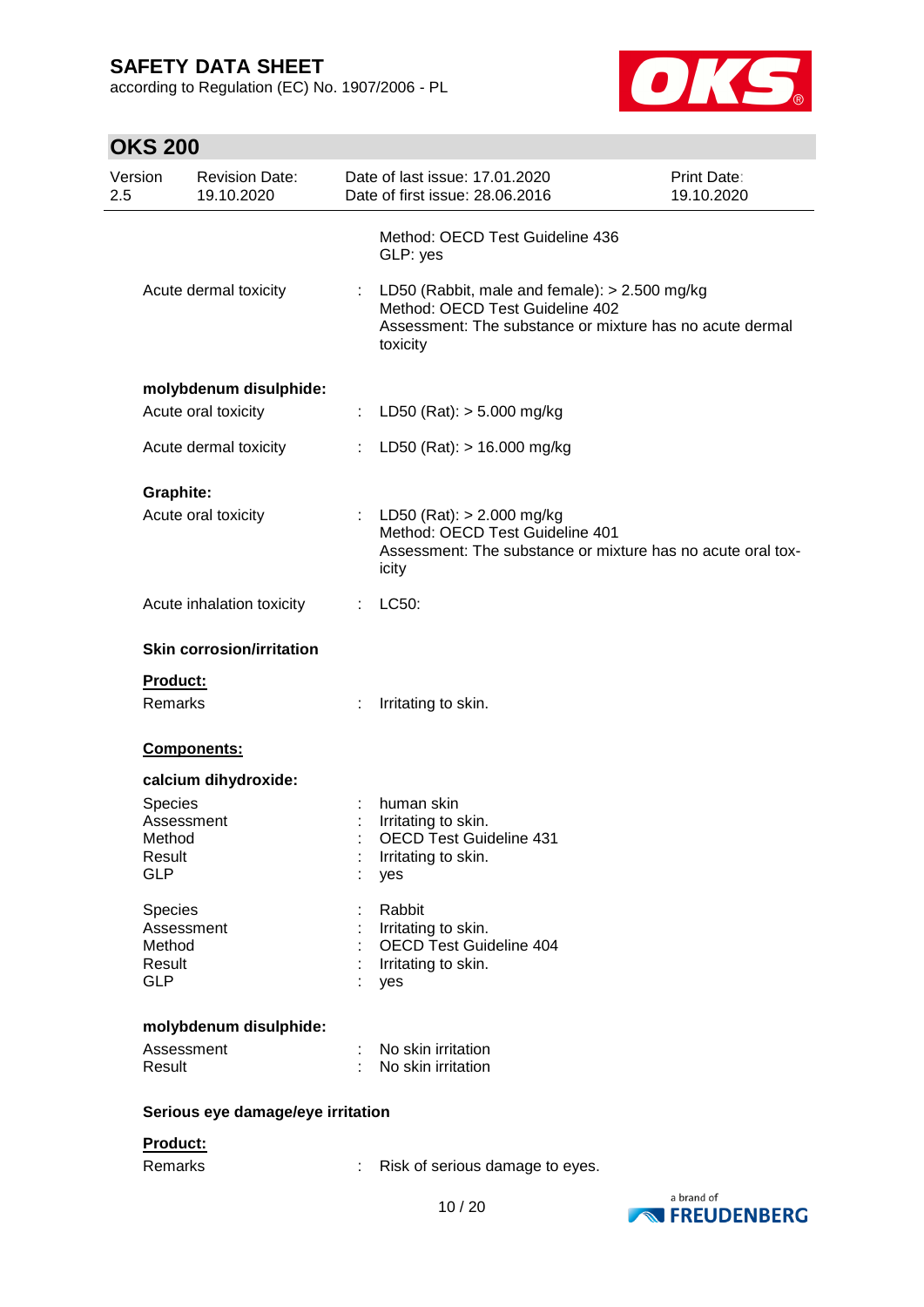according to Regulation (EC) No. 1907/2006 - PL



## **OKS 200**

| Version | <b>Revision Date:</b> | Date of last issue: 17.01.2020  | <b>Print Date:</b> |
|---------|-----------------------|---------------------------------|--------------------|
| -2.5    | 19.10.2020            | Date of first issue: 28,06,2016 | 19.10.2020         |

### **Components:**

| calcium dihydroxide:                                    |                                                                                                                      |
|---------------------------------------------------------|----------------------------------------------------------------------------------------------------------------------|
| <b>Species</b><br>Assessment<br>Method<br>Result<br>GLP | Rabbit<br>: Risk of serious damage to eyes.<br>: OECD Test Guideline 405<br>: Risk of serious damage to eyes.<br>yes |

# **molybdenum disulphide:**

| Assessment | No eye irritation |
|------------|-------------------|
| Result     | No eye irritation |

#### **Respiratory or skin sensitisation**

### **Product:**

Remarks : This information is not available.

#### **Components:**

#### **calcium dihydroxide:**

| Test Type      | : Local lymph node assay (LLNA)      |
|----------------|--------------------------------------|
| <b>Species</b> | : Mouse                              |
| Assessment     | : Does not cause skin sensitisation. |
| Method         | : OECD Test Guideline 429            |
| Result         | : Does not cause skin sensitisation. |
| GLP            | : yes                                |

#### **molybdenum disulphide:**

| Assessment | Does not cause skin sensitisation. |
|------------|------------------------------------|
| Result     | Does not cause skin sensitisation. |

#### **Germ cell mutagenicity**

#### **Product:**

| Genotoxicity in vitro | Remarks: No data available |
|-----------------------|----------------------------|
| Genotoxicity in vivo  | Remarks: No data available |

#### **Components:**

| calcium dihydroxide:  |                                                                                           |
|-----------------------|-------------------------------------------------------------------------------------------|
| Genotoxicity in vitro | : Test Type: Ames test<br>Method: OECD Test Guideline 471<br>Result: negative<br>GLP: yes |

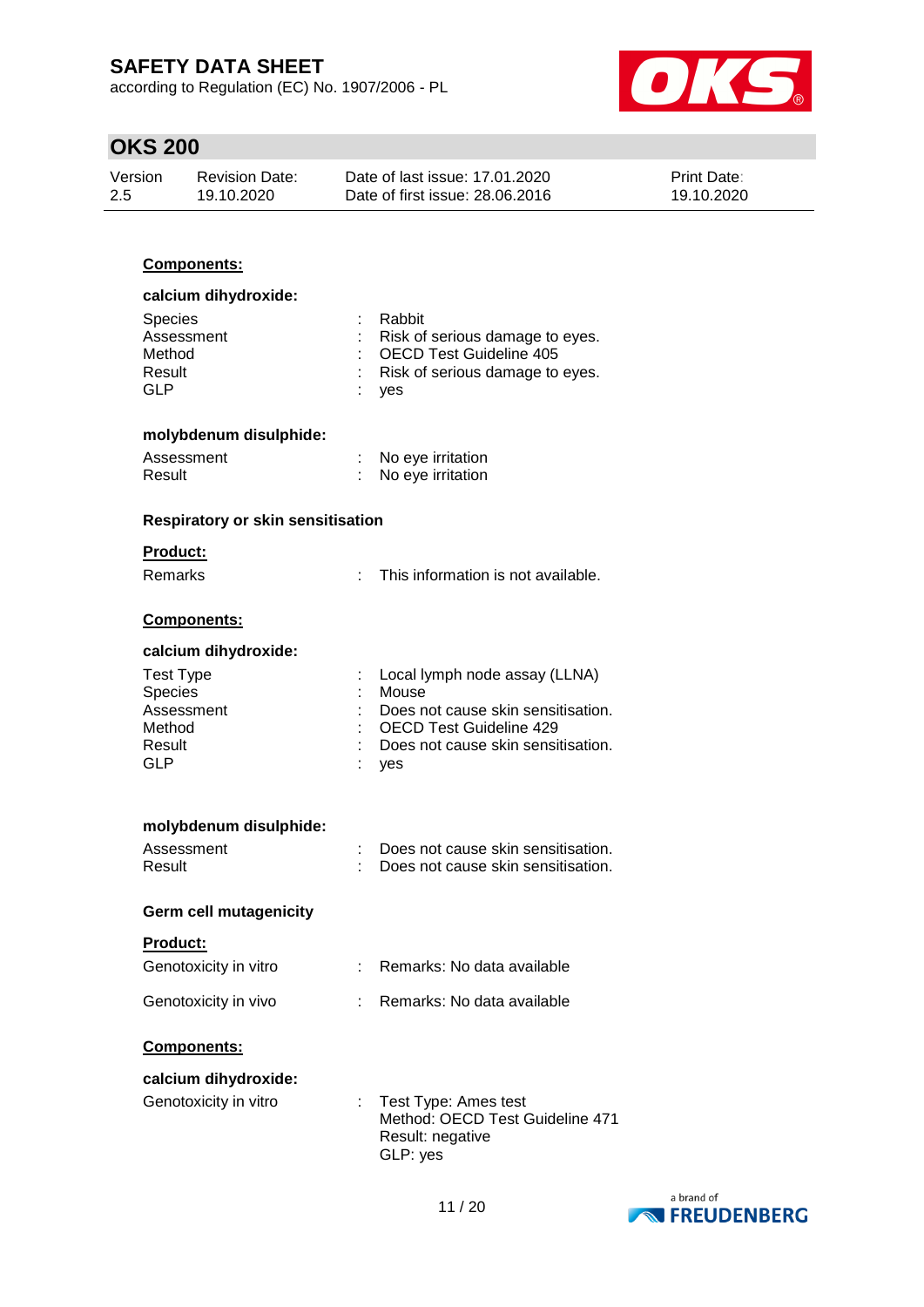according to Regulation (EC) No. 1907/2006 - PL



|                | <b>OKS 200</b>  |                                                        |                                                                                                                                                                                                                                                                                                                                                                                                                               |                                                                                                                          |                           |  |
|----------------|-----------------|--------------------------------------------------------|-------------------------------------------------------------------------------------------------------------------------------------------------------------------------------------------------------------------------------------------------------------------------------------------------------------------------------------------------------------------------------------------------------------------------------|--------------------------------------------------------------------------------------------------------------------------|---------------------------|--|
| Version<br>2.5 |                 | <b>Revision Date:</b><br>19.10.2020                    |                                                                                                                                                                                                                                                                                                                                                                                                                               | Date of last issue: 17.01.2020<br>Date of first issue: 28.06.2016                                                        | Print Date:<br>19.10.2020 |  |
|                |                 |                                                        |                                                                                                                                                                                                                                                                                                                                                                                                                               | Test Type: Chromosome aberration test in vitro<br>Method: OECD Test Guideline 473<br>Result: negative<br>GLP: yes        |                           |  |
|                |                 |                                                        |                                                                                                                                                                                                                                                                                                                                                                                                                               | Test Type: In vitro mammalian cell gene mutation test<br>Method: OECD Test Guideline 476<br>Result: negative<br>GLP: yes |                           |  |
|                | sessment        | molybdenum disulphide:<br>Germ cell mutagenicity-As- : |                                                                                                                                                                                                                                                                                                                                                                                                                               | Animal testing did not show any mutagenic effects.                                                                       |                           |  |
|                |                 | Carcinogenicity                                        |                                                                                                                                                                                                                                                                                                                                                                                                                               |                                                                                                                          |                           |  |
|                | Product:        |                                                        |                                                                                                                                                                                                                                                                                                                                                                                                                               |                                                                                                                          |                           |  |
|                | Remarks         |                                                        | ÷                                                                                                                                                                                                                                                                                                                                                                                                                             | No data available                                                                                                        |                           |  |
|                |                 | Components:                                            |                                                                                                                                                                                                                                                                                                                                                                                                                               |                                                                                                                          |                           |  |
|                | ment            | calcium dihydroxide:<br>Carcinogenicity - Assess-      |                                                                                                                                                                                                                                                                                                                                                                                                                               | : No evidence of carcinogenicity in animal studies.                                                                      |                           |  |
|                | ment            | molybdenum disulphide:<br>Carcinogenicity - Assess-    | $\mathbb{C}^{\times}$                                                                                                                                                                                                                                                                                                                                                                                                         | No evidence of carcinogenicity in animal studies.                                                                        |                           |  |
|                |                 | <b>Reproductive toxicity</b>                           |                                                                                                                                                                                                                                                                                                                                                                                                                               |                                                                                                                          |                           |  |
|                | <b>Product:</b> |                                                        |                                                                                                                                                                                                                                                                                                                                                                                                                               |                                                                                                                          |                           |  |
|                |                 | Effects on fertility                                   |                                                                                                                                                                                                                                                                                                                                                                                                                               | Remarks: No data available                                                                                               |                           |  |
|                | ment            | Effects on foetal develop-                             | $\mathcal{I}^{\mathcal{I}^{\mathcal{I}^{\mathcal{I}^{\mathcal{I}^{\mathcal{I}^{\mathcal{I}^{\mathcal{I}^{\mathcal{I}^{\mathcal{I}^{\mathcal{I}^{\mathcal{I}^{\mathcal{I}^{\mathcal{I}^{\mathcal{I}^{\mathcal{I}^{\mathcal{I}^{\mathcal{I}^{\mathcal{I}^{\mathcal{I}^{\mathcal{I}^{\mathcal{I}^{\mathcal{I}^{\mathcal{I}^{\mathcal{I}^{\mathcal{I}^{\mathcal{I}^{\mathcal{I}^{\mathcal{I}^{\mathcal{I}^{\mathcal{I}^{\mathcal$ | Remarks: No data available                                                                                               |                           |  |
|                |                 | Components:                                            |                                                                                                                                                                                                                                                                                                                                                                                                                               |                                                                                                                          |                           |  |
|                | sessment        | calcium dihydroxide:<br>Reproductive toxicity - As-    | $\mathcal{L}^{\text{max}}$                                                                                                                                                                                                                                                                                                                                                                                                    | No toxicity to reproduction<br>No effects on or via lactation                                                            |                           |  |
|                |                 | <b>STOT - single exposure</b>                          |                                                                                                                                                                                                                                                                                                                                                                                                                               |                                                                                                                          |                           |  |
|                |                 | Components:                                            |                                                                                                                                                                                                                                                                                                                                                                                                                               |                                                                                                                          |                           |  |
|                |                 | calcium dihydroxide:                                   |                                                                                                                                                                                                                                                                                                                                                                                                                               |                                                                                                                          |                           |  |

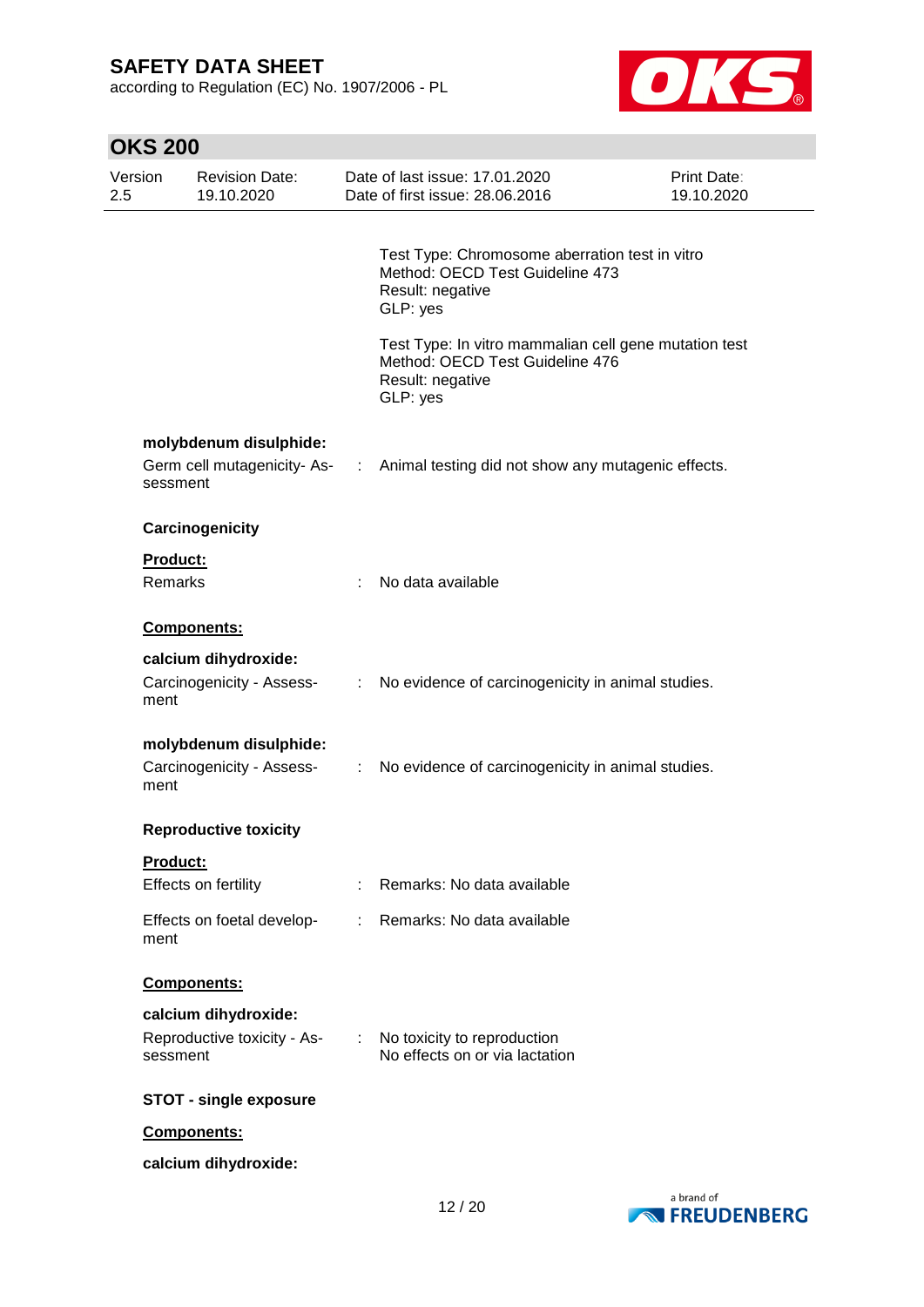according to Regulation (EC) No. 1907/2006 - PL



# **OKS 200**

| Version<br>2.5 |                                      | <b>Revision Date:</b><br>19.10.2020 |    | Date of last issue: 17.01.2020<br>Date of first issue: 28.06.2016                                   | Print Date:<br>19.10.2020 |
|----------------|--------------------------------------|-------------------------------------|----|-----------------------------------------------------------------------------------------------------|---------------------------|
|                | Assessment                           |                                     |    | May cause respiratory irritation.                                                                   |                           |
|                | molybdenum disulphide:<br>Assessment |                                     |    | The substance or mixture is not classified as specific target<br>organ toxicant, single exposure.   |                           |
|                |                                      | <b>STOT - repeated exposure</b>     |    |                                                                                                     |                           |
|                |                                      | Components:                         |    |                                                                                                     |                           |
|                | Assessment                           | molybdenum disulphide:              |    | The substance or mixture is not classified as specific target<br>organ toxicant, repeated exposure. |                           |
|                | <b>Repeated dose toxicity</b>        |                                     |    |                                                                                                     |                           |
|                | Product:<br><b>Remarks</b>           |                                     | ÷  | This information is not available.                                                                  |                           |
|                |                                      | <b>Aspiration toxicity</b>          |    |                                                                                                     |                           |
|                | <b>Product:</b>                      | This information is not available.  |    |                                                                                                     |                           |
|                |                                      | <b>Further information</b>          |    |                                                                                                     |                           |
|                | Product:<br><b>Remarks</b>           |                                     | ł. | Ingestion causes irritation of upper respiratory system and<br>gastrointestinal disturbance.        |                           |
|                |                                      | Components:                         |    |                                                                                                     |                           |
|                | <b>Remarks</b>                       | molybdenum disulphide:              |    | Information given is based on data on the components and<br>the toxicology of similar products.     |                           |

### **SECTION 12: Ecological information**

#### **12.1 Toxicity**

| <b>Product:</b>                                                                     |                            |
|-------------------------------------------------------------------------------------|----------------------------|
| Toxicity to fish                                                                    | Remarks: No data available |
| Toxicity to daphnia and other : Remarks: No data available<br>aquatic invertebrates |                            |
| Toxicity to algae/aquatic                                                           | Remarks: No data available |

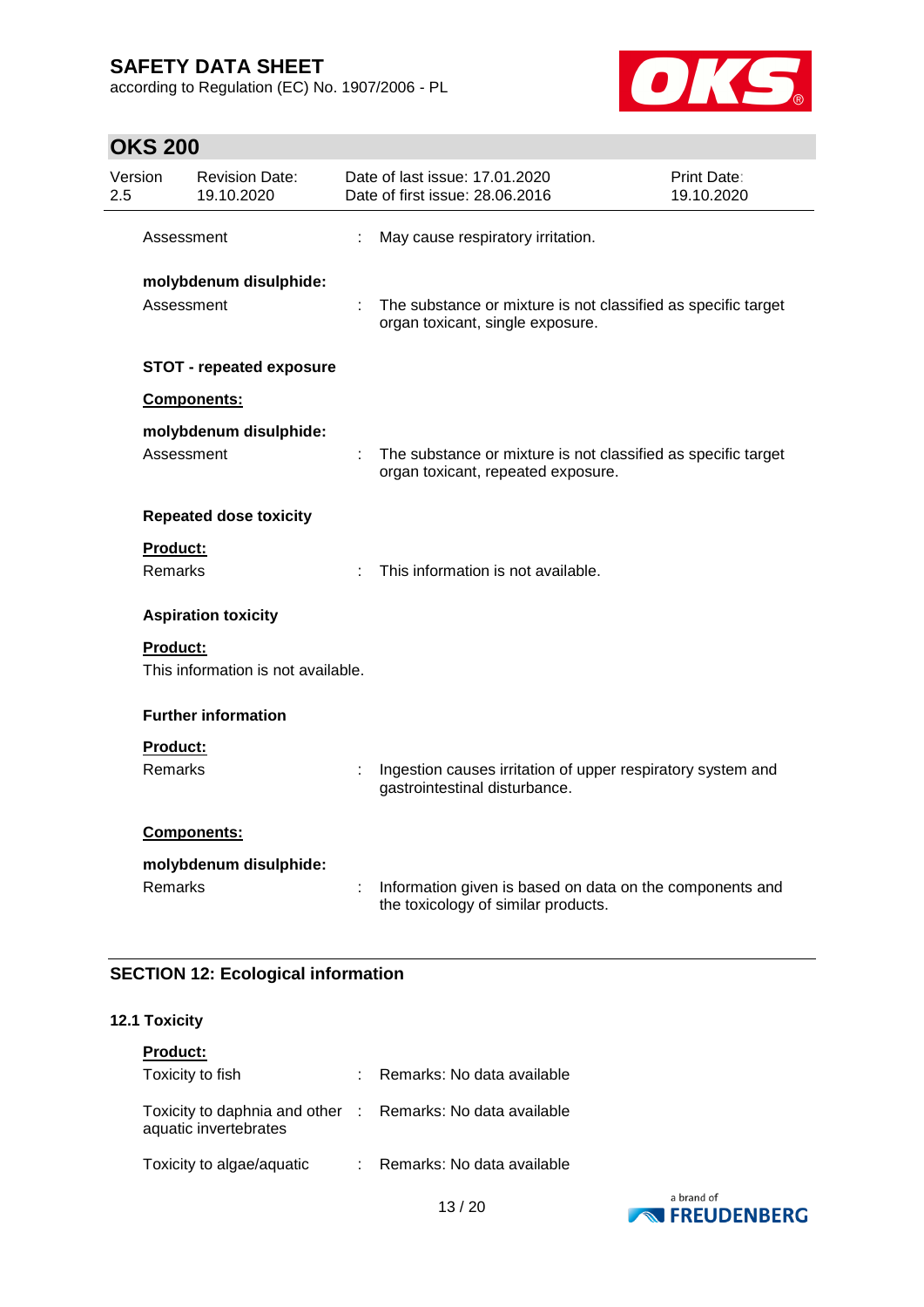according to Regulation (EC) No. 1907/2006 - PL



# **OKS 200**

| Version<br>2.5 |              | <b>Revision Date:</b><br>19.10.2020                            |                      | Date of last issue: 17.01.2020<br>Date of first issue: 28.06.2016                                                                                                    | <b>Print Date:</b><br>19.10.2020 |
|----------------|--------------|----------------------------------------------------------------|----------------------|----------------------------------------------------------------------------------------------------------------------------------------------------------------------|----------------------------------|
|                | plants       | Toxicity to microorganisms                                     |                      | Remarks: No data available                                                                                                                                           |                                  |
|                |              | <b>Components:</b>                                             |                      |                                                                                                                                                                      |                                  |
|                |              | calcium dihydroxide:                                           |                      |                                                                                                                                                                      |                                  |
|                |              | Toxicity to fish                                               |                      | LC50 (Oncorhynchus mykiss (rainbow trout)): 50,6 mg/l<br>Exposure time: 96 h<br>Test Type: static test<br>Method: OECD Test Guideline 203<br>GLP: yes                |                                  |
|                |              | Toxicity to daphnia and other :<br>aquatic invertebrates       |                      | EC50 (Daphnia magna (Water flea)): 49,1 mg/l<br>Exposure time: 48 h<br>Test Type: static test<br>Method: OECD Test Guideline 202<br>GLP: yes                         |                                  |
|                | plants       | Toxicity to algae/aquatic                                      |                      | EC50 (Pseudokirchneriella subcapitata (green algae)): 184,57<br>mg/l<br>Exposure time: 72 h<br>Test Type: static test<br>Method: OECD Test Guideline 201<br>GLP: yes |                                  |
|                | ic toxicity) | Toxicity to daphnia and other<br>aquatic invertebrates (Chron- | $\ddot{\phantom{a}}$ | NOEC: 32 mg/l<br>Exposure time: 14 d<br>Species: Crangon crangon (shrimp)<br>Test Type: semi-static test                                                             |                                  |
|                |              | molybdenum disulphide:                                         |                      |                                                                                                                                                                      |                                  |
|                |              | Toxicity to fish                                               |                      | LC50 (Pimephales promelas (fathead minnow)): > 100 mg/l<br>Exposure time: 96 h                                                                                       |                                  |
|                |              | Toxicity to daphnia and other<br>aquatic invertebrates         | ÷                    | EC50 (Daphnia magna (Water flea)): > 100 mg/l<br>Exposure time: 48 h                                                                                                 |                                  |
|                | plants       | Toxicity to algae/aquatic                                      |                      | EC50 (Pseudokirchneriella subcapitata (green algae)): > 100<br>mg/l<br>Exposure time: 72 h                                                                           |                                  |
|                |              | 12.2 Persistence and degradability                             |                      |                                                                                                                                                                      |                                  |

### **Product:**

| Biodegradability                                                | Remarks: No data available |
|-----------------------------------------------------------------|----------------------------|
| Physico-chemical removabil- : Remarks: No data available<br>ity |                            |

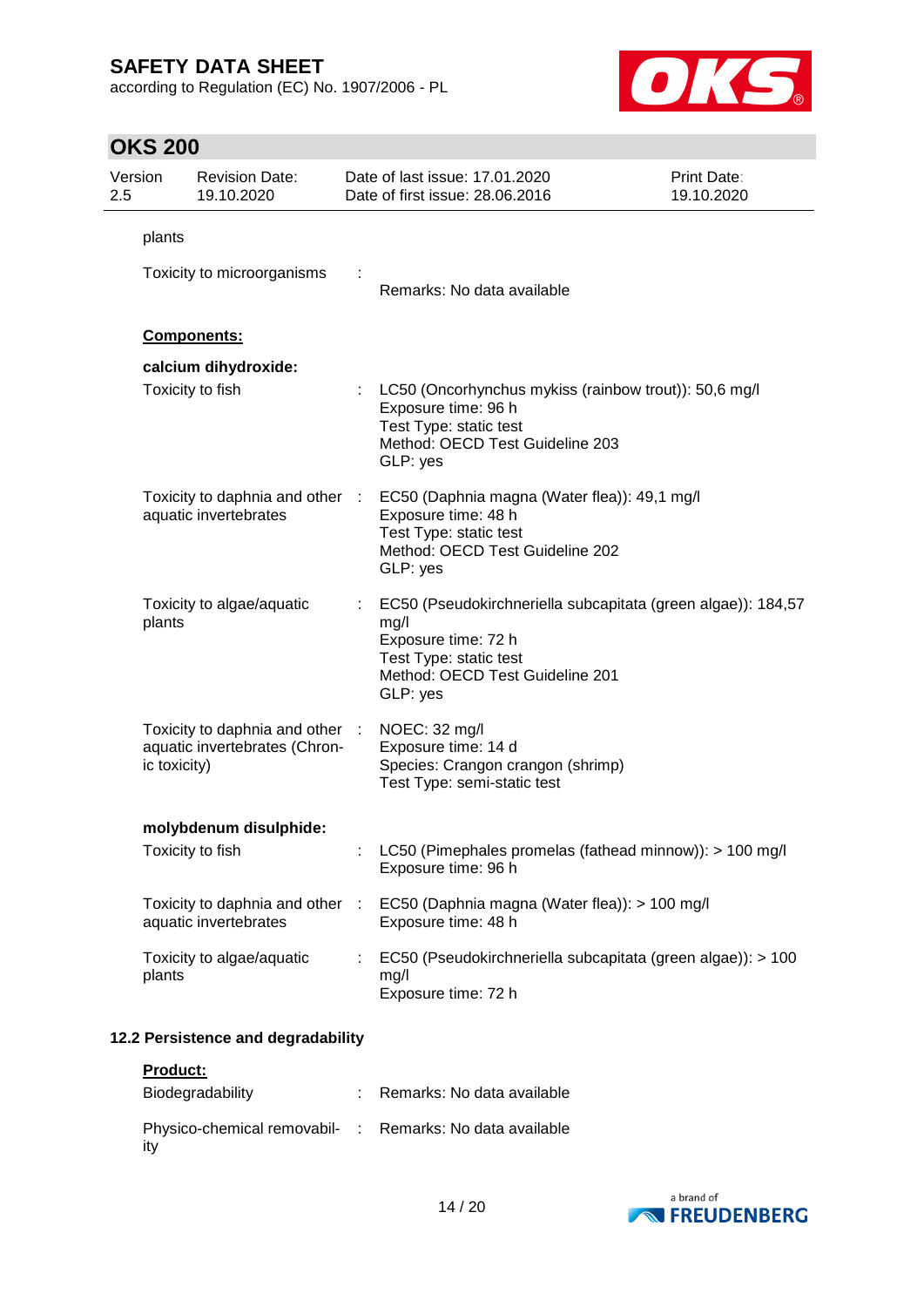according to Regulation (EC) No. 1907/2006 - PL



# **OKS 200**

| Version<br>2.5 |                                    | <b>Revision Date:</b><br>19.10.2020                     |   | Date of last issue: 17.01.2020<br>Date of first issue: 28.06.2016                                                                                                                                                         | <b>Print Date:</b><br>19.10.2020 |
|----------------|------------------------------------|---------------------------------------------------------|---|---------------------------------------------------------------------------------------------------------------------------------------------------------------------------------------------------------------------------|----------------------------------|
|                |                                    | Components:<br>calcium dihydroxide:<br>Biodegradability |   | Remarks: The methods for determining the biological degra-<br>dability are not applicable to inorganic substances.                                                                                                        |                                  |
|                |                                    | 12.3 Bioaccumulative potential                          |   |                                                                                                                                                                                                                           |                                  |
|                | Product:                           | <b>Bioaccumulation</b>                                  |   | : Remarks: This mixture contains no substance considered to<br>be persistent, bioaccumulating and toxic (PBT).<br>This mixture contains no substance considered to be very<br>persistent and very bioaccumulating (vPvB). |                                  |
|                |                                    | <b>Components:</b>                                      |   |                                                                                                                                                                                                                           |                                  |
|                | Graphite:<br>octanol/water         | Partition coefficient: n-                               |   | Remarks: No data available                                                                                                                                                                                                |                                  |
|                |                                    | 12.4 Mobility in soil                                   |   |                                                                                                                                                                                                                           |                                  |
|                | <b>Product:</b><br><b>Mobility</b> |                                                         |   | Remarks: No data available                                                                                                                                                                                                |                                  |
|                |                                    | Distribution among environ-<br>mental compartments      | ÷ | Remarks: No data available                                                                                                                                                                                                |                                  |
|                |                                    | 12.5 Results of PBT and vPvB assessment                 |   |                                                                                                                                                                                                                           |                                  |
|                | <b>Product:</b>                    |                                                         |   |                                                                                                                                                                                                                           |                                  |
|                | Assessment                         |                                                         |   | This substance/mixture contains no components considered<br>to be either persistent, bioaccumulative and toxic (PBT), or<br>very persistent and very bioaccumulative (vPvB) at levels of<br>0.1% or higher                |                                  |
|                |                                    | 12.6 Other adverse effects                              |   |                                                                                                                                                                                                                           |                                  |
|                | Product:<br>mation                 | Additional ecological infor-                            | ÷ | No information on ecology is available.                                                                                                                                                                                   |                                  |

## **SECTION 13: Disposal considerations**

### **13.1 Waste treatment methods**

Product : The product should not be allowed to enter drains, water courses or the soil.

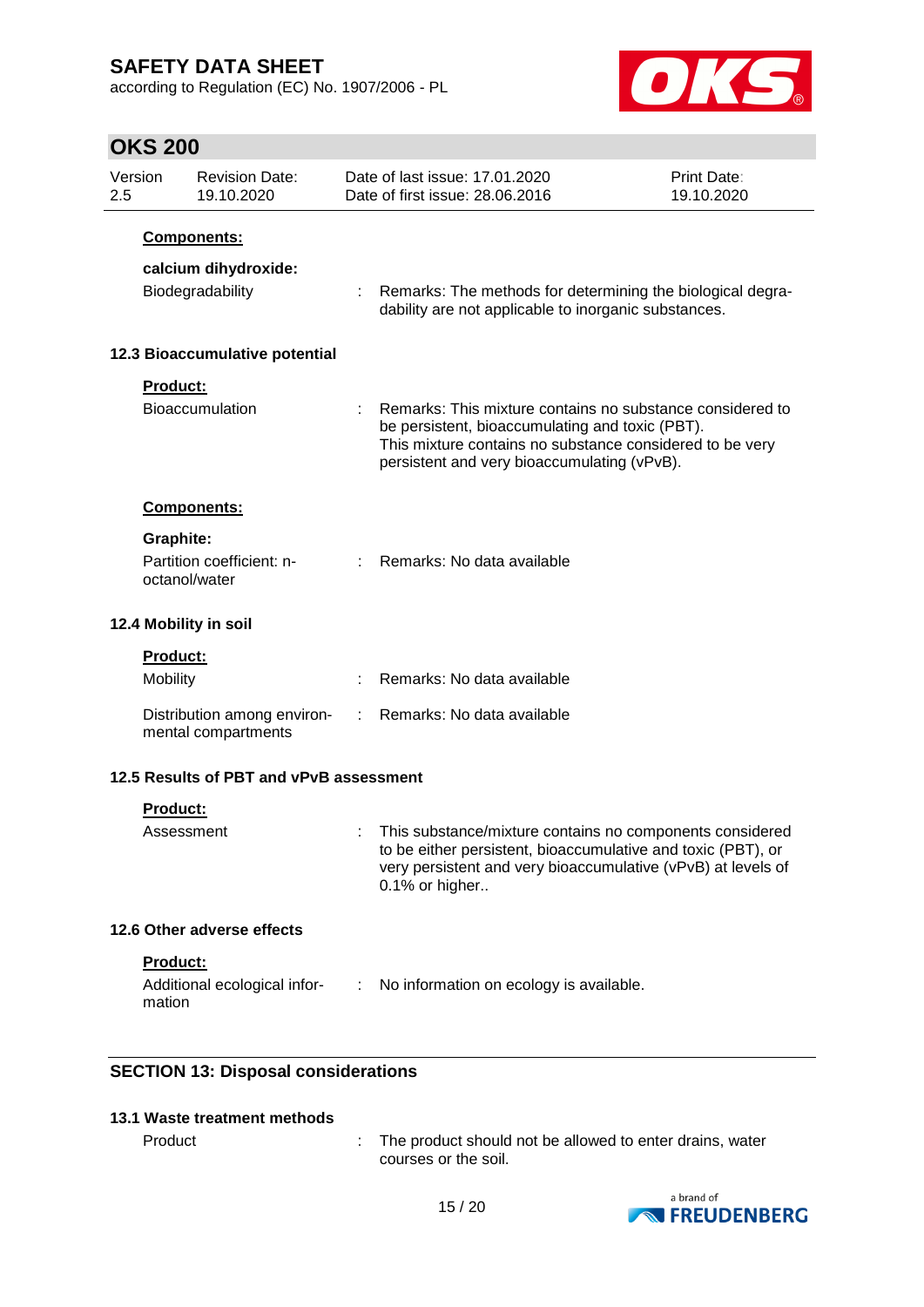according to Regulation (EC) No. 1907/2006 - PL



# **OKS 200**

| Version<br>$2.5^{\circ}$ | <b>Revision Date:</b><br>19.10.2020 | Date of last issue: 17.01.2020<br>Date of first issue: 28.06.2016                                                                                                      | Print Date:<br>19.10.2020 |  |  |  |
|--------------------------|-------------------------------------|------------------------------------------------------------------------------------------------------------------------------------------------------------------------|---------------------------|--|--|--|
|                          |                                     | Do not dispose of with domestic refuse.<br>Dispose of as hazardous waste in compliance with local and<br>national regulations.                                         |                           |  |  |  |
|                          |                                     | Waste codes should be assigned by the user based on the<br>application for which the product was used.                                                                 |                           |  |  |  |
| Contaminated packaging   |                                     | Packaging that is not properly emptied must be disposed of as<br>the unused product.<br>Dispose of waste product or used containers according to<br>local regulations. |                           |  |  |  |
|                          |                                     | The following Waste Codes are only suggestions:                                                                                                                        |                           |  |  |  |
| Waste Code               |                                     | : used product, unused product<br>12 01 12*, spent waxes and fats                                                                                                      |                           |  |  |  |
|                          |                                     | uncleaned packagings<br>15 01 10, packaging containing residues of or contaminated<br>by hazardous substances                                                          |                           |  |  |  |

### **SECTION 14: Transport information**

### **14.1 UN number**

| <b>ADN</b>                      |    | Not regulated as a dangerous good |  |
|---------------------------------|----|-----------------------------------|--|
| <b>ADR</b>                      |    | Not regulated as a dangerous good |  |
| <b>RID</b>                      |    | Not regulated as a dangerous good |  |
| <b>IMDG</b>                     | t. | Not regulated as a dangerous good |  |
| <b>IATA</b>                     |    | Not regulated as a dangerous good |  |
| 14.2 UN proper shipping name    |    |                                   |  |
| <b>ADN</b>                      |    | Not regulated as a dangerous good |  |
| <b>ADR</b>                      |    | Not regulated as a dangerous good |  |
| <b>RID</b>                      |    | Not regulated as a dangerous good |  |
| <b>IMDG</b>                     |    | Not regulated as a dangerous good |  |
| <b>IATA</b>                     |    | Not regulated as a dangerous good |  |
| 14.3 Transport hazard class(es) |    |                                   |  |
| <b>ADN</b>                      |    | Not regulated as a dangerous good |  |
| <b>ADR</b>                      |    | Not regulated as a dangerous good |  |
| <b>RID</b>                      |    | Not regulated as a dangerous good |  |
| <b>IMDG</b>                     |    | Not regulated as a dangerous good |  |
| <b>IATA</b>                     |    | Not regulated as a dangerous good |  |

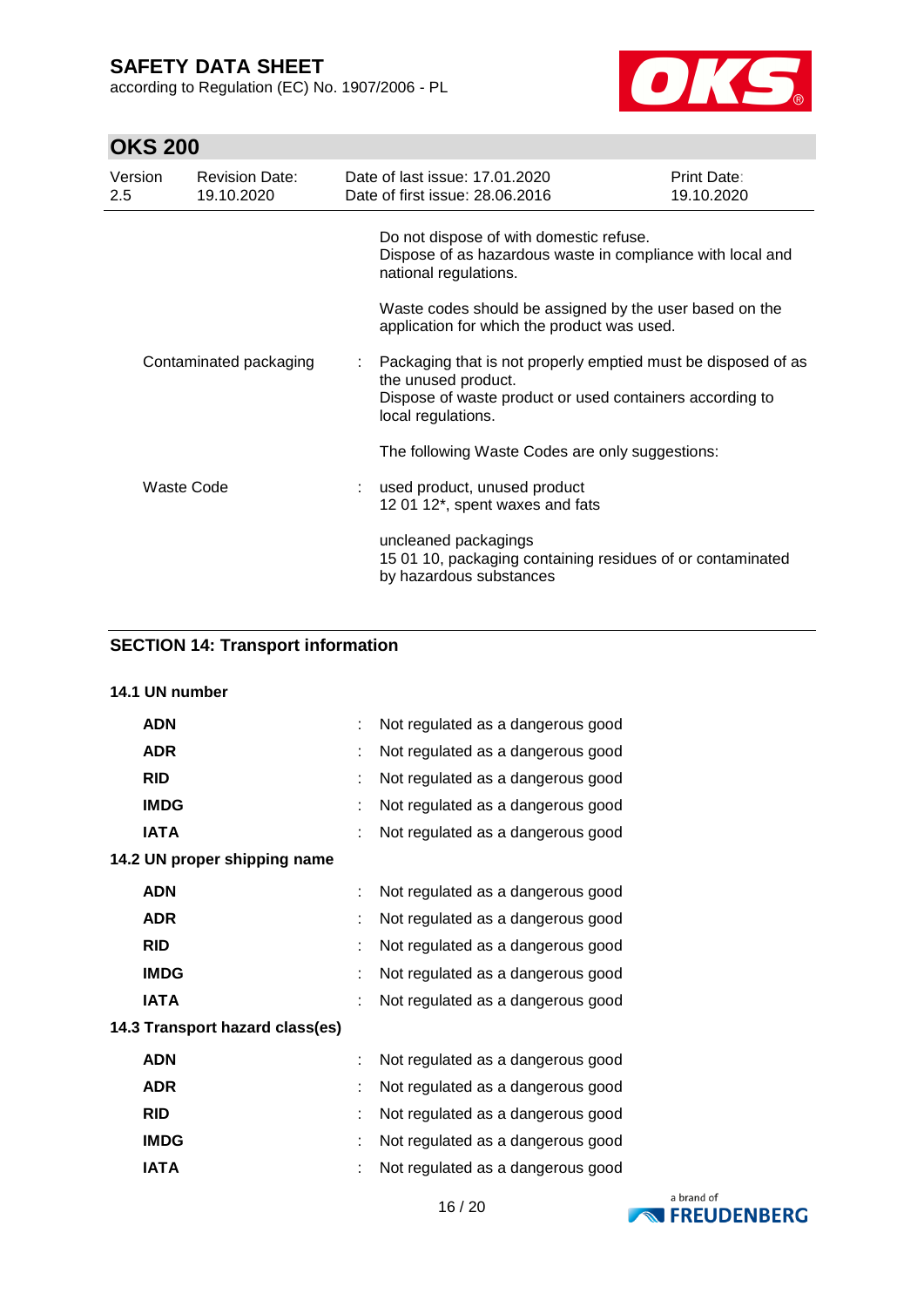according to Regulation (EC) No. 1907/2006 - PL



# **OKS 200**

| Version<br>2.5          | <b>Revision Date:</b><br>19.10.2020                                        |   | Date of last issue: 17.01.2020<br>Date of first issue: 28.06.2016 | Print Date:<br>19.10.2020 |  |  |
|-------------------------|----------------------------------------------------------------------------|---|-------------------------------------------------------------------|---------------------------|--|--|
|                         | 14.4 Packing group                                                         |   |                                                                   |                           |  |  |
| <b>ADN</b>              |                                                                            |   | Not regulated as a dangerous good                                 |                           |  |  |
| <b>ADR</b>              |                                                                            |   | Not regulated as a dangerous good                                 |                           |  |  |
| <b>RID</b>              |                                                                            |   | Not regulated as a dangerous good                                 |                           |  |  |
| <b>IMDG</b>             |                                                                            |   | Not regulated as a dangerous good                                 |                           |  |  |
|                         | <b>IATA (Cargo)</b>                                                        |   | Not regulated as a dangerous good                                 |                           |  |  |
| <b>IATA (Passenger)</b> |                                                                            |   | Not regulated as a dangerous good                                 |                           |  |  |
|                         | 14.5 Environmental hazards                                                 |   |                                                                   |                           |  |  |
| <b>ADN</b>              |                                                                            |   | Not regulated as a dangerous good                                 |                           |  |  |
| <b>ADR</b>              |                                                                            |   | Not regulated as a dangerous good                                 |                           |  |  |
| <b>RID</b>              |                                                                            | ÷ | Not regulated as a dangerous good                                 |                           |  |  |
| <b>IMDG</b>             |                                                                            |   | Not regulated as a dangerous good                                 |                           |  |  |
|                         | <b>IATA (Passenger)</b>                                                    |   | Not regulated as a dangerous good                                 |                           |  |  |
|                         | <b>IATA (Cargo)</b>                                                        |   | Not regulated as a dangerous good                                 |                           |  |  |
|                         | 14.6 Special precautions for user<br>Not applicable                        |   |                                                                   |                           |  |  |
|                         | 4.4.7 Tuesdanaut in built easonaling to Annou II of Mounal and the IDO Ose |   |                                                                   |                           |  |  |

### **14.7 Transport in bulk according to Annex II of Marpol and the IBC Code** Remarks : Not applicable for product as supplied.

### **SECTION 15: Regulatory information**

#### **15.1 Safety, health and environmental regulations/legislation specific for the substance or mixture**

| REACH - Candidate List of Substances of Very High<br>Concern for Authorisation (Article 59).                                           |   | : This product does not contain sub-<br>stances of very high concern (Regu-<br>lation (EC) No 1907/2006 (REACH),<br>Article 57). |
|----------------------------------------------------------------------------------------------------------------------------------------|---|----------------------------------------------------------------------------------------------------------------------------------|
| REACH - List of substances subject to authorisation<br>(Annex XIV)                                                                     |   | Not applicable                                                                                                                   |
| Regulation (EC) No 1005/2009 on substances that de-<br>plete the ozone layer                                                           |   | Not applicable                                                                                                                   |
| Regulation (EU) 2019/1021 on persistent organic pollu-<br>tants (recast)                                                               | ÷ | Not applicable                                                                                                                   |
| Regulation (EC) No 649/2012 of the European Parlia-<br>ment and the Council concerning the export and import<br>of dangerous chemicals |   | Not applicable                                                                                                                   |
| REACH - Restrictions on the manufacture, placing on<br>the market and use of certain dangerous substances,                             |   | Not applicable                                                                                                                   |

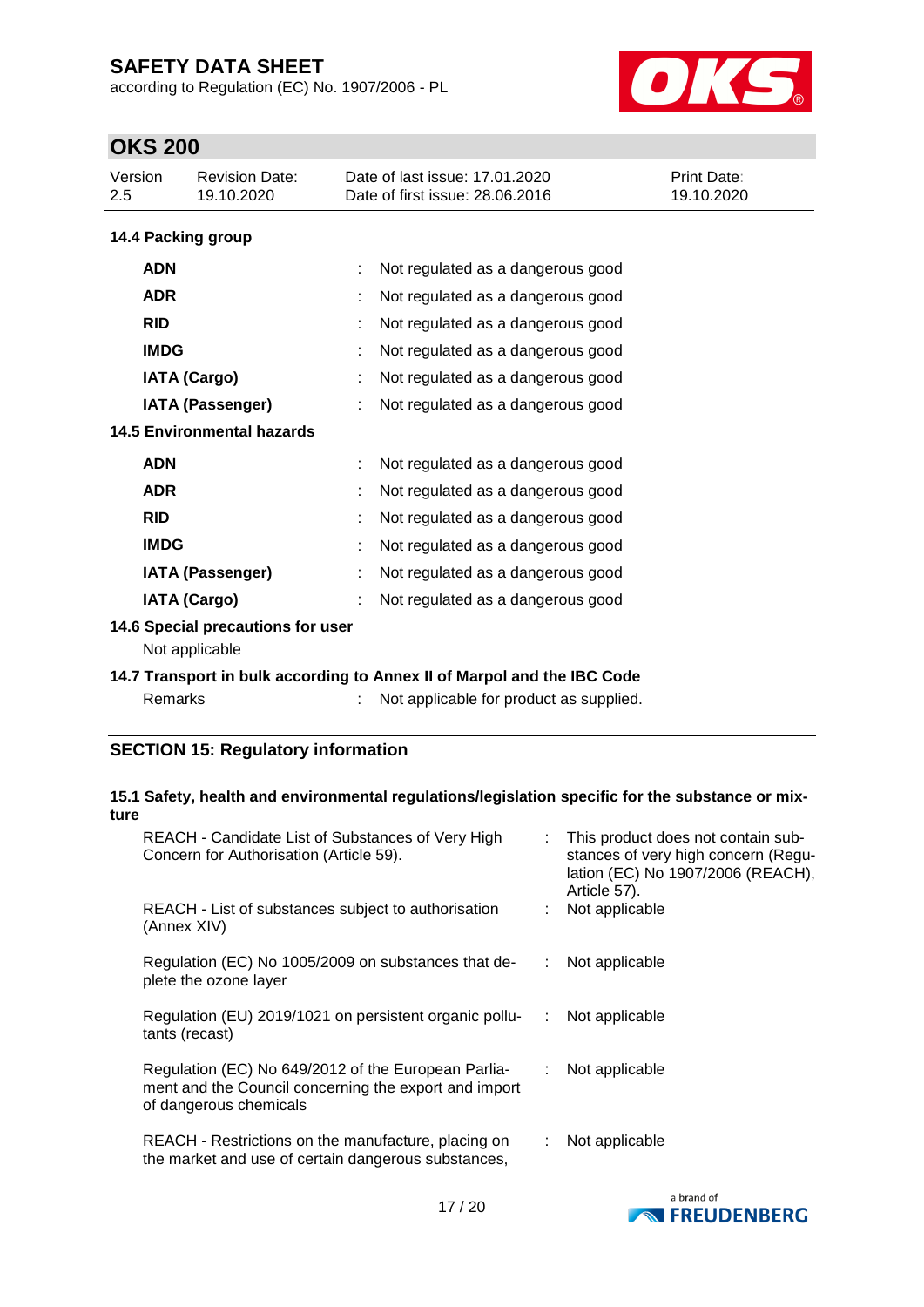according to Regulation (EC) No. 1907/2006 - PL



## **OKS 200**

| Version | <b>Revision Date:</b> | Date of last issue: 17.01.2020  | <b>Print Date:</b> |
|---------|-----------------------|---------------------------------|--------------------|
| 2.5     | 19.10.2020            | Date of first issue: 28,06,2016 | 19.10.2020         |

preparations and articles (Annex XVII)

Seveso III: Directive 2012/18/EU of the European Parliament and of the Council on the control of major-accident hazards involving dangerous substances. Not applicable

Volatile organic compounds : Directive 2010/75/EU of 24 November 2010 on industrial emissions (integrated pollution prevention and control) Not applicable

#### **Other regulations:**

Act of 25 February 2011 on the Chemical Substances and Their Mixtures (consolidated text Dz. U. 2015, item 1203).

Regulation (EC) No 1272/2008 of the European Parliament and of the Council of 16 December 2008 on classification, labelling and packaging of substances and mixtures, amending and repealing Directives 67/548/EEC and 1999/45/EC, and amending Regulation (EC) No 1907/2006 (Official Journal of the European Union L 353 from 31.12.2008) with further adaptation to technical progress (ATP 1-7).

Regulation (EC) No 1907/2006 of the European Parliament and of the Council of 18 December 2006 concerning the Registration, Evaluation, Authorisation and Restriction of Chemicals (REACH), establishing a European Chemicals Agency, amending Directive 1999/45/EC and repealing Council Regulation (EEC) No 793/93 and Commission Regulation (EC) No 1488/94 as well as Council Directive 76/769/EEC and Commission Directives 91/155/EEC, 93/67/EEC, 93/105/EC and 2000/21/EC (Official Journal of the European Union L 396 from 30.12.2006, as amended).

Commission Regulation (EU) 2015/830 of 28 May 2015 amending Regulation (EC) No 1907/2006 of the European Parliament and of the Council on the Registration, Evaluation, Authorisation and Restriction of Chemicals (REACH)

Ordinance of the Minister of Health of 10 August 2012 concerning the criteria and procedure of classification of chemical substances and their mixtures (consolidated text Dz. U. of 2015., pos. 208).

Ordinance of the Minister of Economy, Labour and Social Policy of 21st December 2005 concerning the basic requirements for personal protective equipment (Dz. U. Nr. 259, item 2173). Ordinance of the Minister of Labour and Social Policy of 12 June 2018 concerning the highest allowable concentrations and levels of the agents harmful for health in the workplace (Dz.U 2018 pos 1286).

Ordinance of the Minister of Health of 2nd February 2011 concerning tests and measurement of agents harmful for health in the workplace (Dz. U. Nr. 33, item 166).

Ordinance of the Minister of Health of 30th December 2004 on the health and safety of workers related to chemical agents at work (Dz. U. from 2005, Nr. 11, item 86, as amended).

Act of 14 December 2012. on Waste (Journal of Laws of 2013. pos. 21, as amended). Act of 13 June 2013. On packaging and packaging waste Journal. U. of 2013. Item. 888, as amended).

Ordinance of the Minister of Environment of 9th December 2014 on Waste Catalog (Dz. U. 2014 item 1923).

Ordinance of the Minister of Environment on the requirements for carrying out the process of thermal treatment of waste and how to deal with waste produced in the process. (Dz. U. of 2016., Pos. 108)

Act of 19 August 2011 on transport of dangerous goods (Dz. U. Nr. 227, item 1367, as amended).

Government Statement of 26 July 2005 on enforcing of changes Annexes A and B of European Agreement concerning international transport of dangerous goods by road (ADR) (Dz. U. Nr.

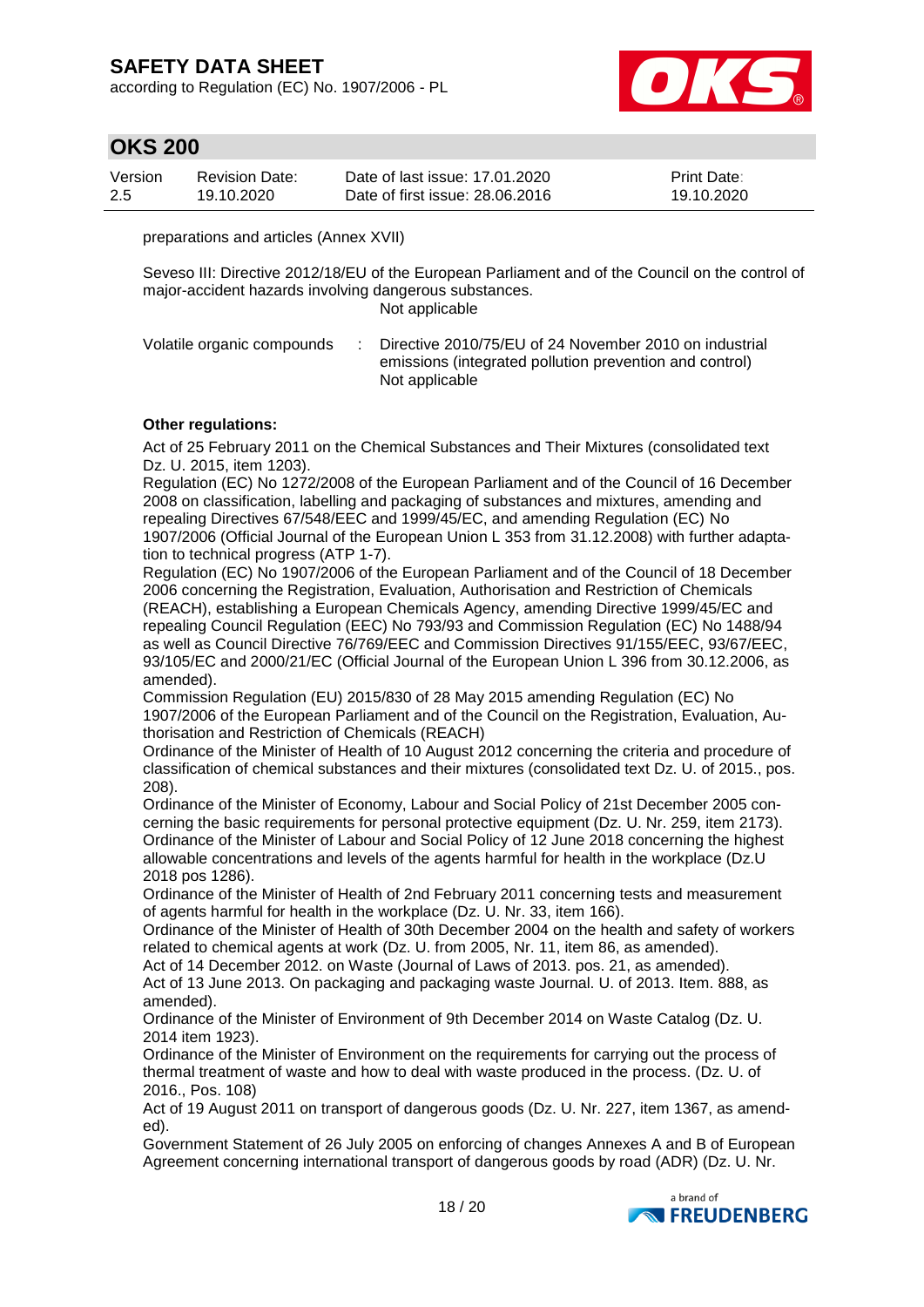according to Regulation (EC) No. 1907/2006 - PL



### **OKS 200**

| Version | <b>Revision Date:</b> | Date of last issue: 17.01.2020  | <b>Print Date:</b> |
|---------|-----------------------|---------------------------------|--------------------|
| 2.5     | 19.10.2020            | Date of first issue: 28,06,2016 | 19.10.2020         |

178, item 1481, as amended).

Ordinance of the Minister of Health of 20th April 2012 concerning labeling of containers of dangerous substances and dangerous mixtures and some mixtures ((consolidated text) Dz. U. z 2015 nr. 0 poz. 450).

Ordinance of the Minister of Health of 11th June 2012 concerning categories of dangerous substances and dangerous mixtures for which containers must be fitted with child-resistant fastenings and a tactile warning of danger (Dz. U. from 2012, item 688 as amended).

#### **15.2 Chemical safety assessment**

This information is not available.

### **SECTION 16: Other information**

| H315 | : Causes skin irritation.           |
|------|-------------------------------------|
| H318 | : Causes serious eye damage.        |
| H335 | : May cause respiratory irritation. |

#### **Full text of other abbreviations**

| 2017/164/EU        | : Commission Directive (EU) 2017/164 establishing a fourth list<br>of indicative occupational exposure limit values pursuant to<br>Council Directive 98/24/EC, and amending Commission Direc-<br>tives 91/322/EEC, 2000/39/EC and 2009/161/EU |
|--------------------|-----------------------------------------------------------------------------------------------------------------------------------------------------------------------------------------------------------------------------------------------|
| PL OEL             | : Poland. Occupational exposure limits for airborne toxic sub-<br>stances                                                                                                                                                                     |
| 2017/164/EU / STEL | : Short term exposure limit                                                                                                                                                                                                                   |
| 2017/164/EU / TWA  | : Limit Value - eight hours                                                                                                                                                                                                                   |
| PL OEL / NDS       | <b>Maximal Admissible Concentration</b>                                                                                                                                                                                                       |
| PL OEL / NDSch     | Maximal Admissible Temporary Concentration                                                                                                                                                                                                    |

ADN - European Agreement concerning the International Carriage of Dangerous Goods by Inland Waterways; ADR - European Agreement concerning the International Carriage of Dangerous Goods by Road; AICS - Australian Inventory of Chemical Substances; ASTM - American Society for the Testing of Materials; bw - Body weight; CLP - Classification Labelling Packaging Regulation; Regulation (EC) No 1272/2008; CMR - Carcinogen, Mutagen or Reproductive Toxicant; DIN - Standard of the German Institute for Standardisation; DSL - Domestic Substances List (Canada); ECHA - European Chemicals Agency; EC-Number - European Community number; ECx - Concentration associated with x% response; ELx - Loading rate associated with x% response; EmS - Emergency Schedule; ENCS - Existing and New Chemical Substances (Japan); ErCx - Concentration associated with x% growth rate response; GHS - Globally Harmonized System; GLP - Good Laboratory Practice; IARC - International Agency for Research on Cancer; IATA - International Air Transport Association; IBC - International Code for the Construction and Equipment of Ships carrying Dangerous Chemicals in Bulk; IC50 - Half maximal inhibitory concentration; ICAO - International Civil Aviation Organization; IECSC - Inventory of Existing Chemical Substances in China; IMDG - International Maritime Dangerous Goods; IMO - International Maritime Organization; ISHL - Industrial Safety and Health Law (Japan); ISO - International Organisation for Standardization; KECI - Korea Existing Chemicals Inventory; LC50 - Lethal Concentration